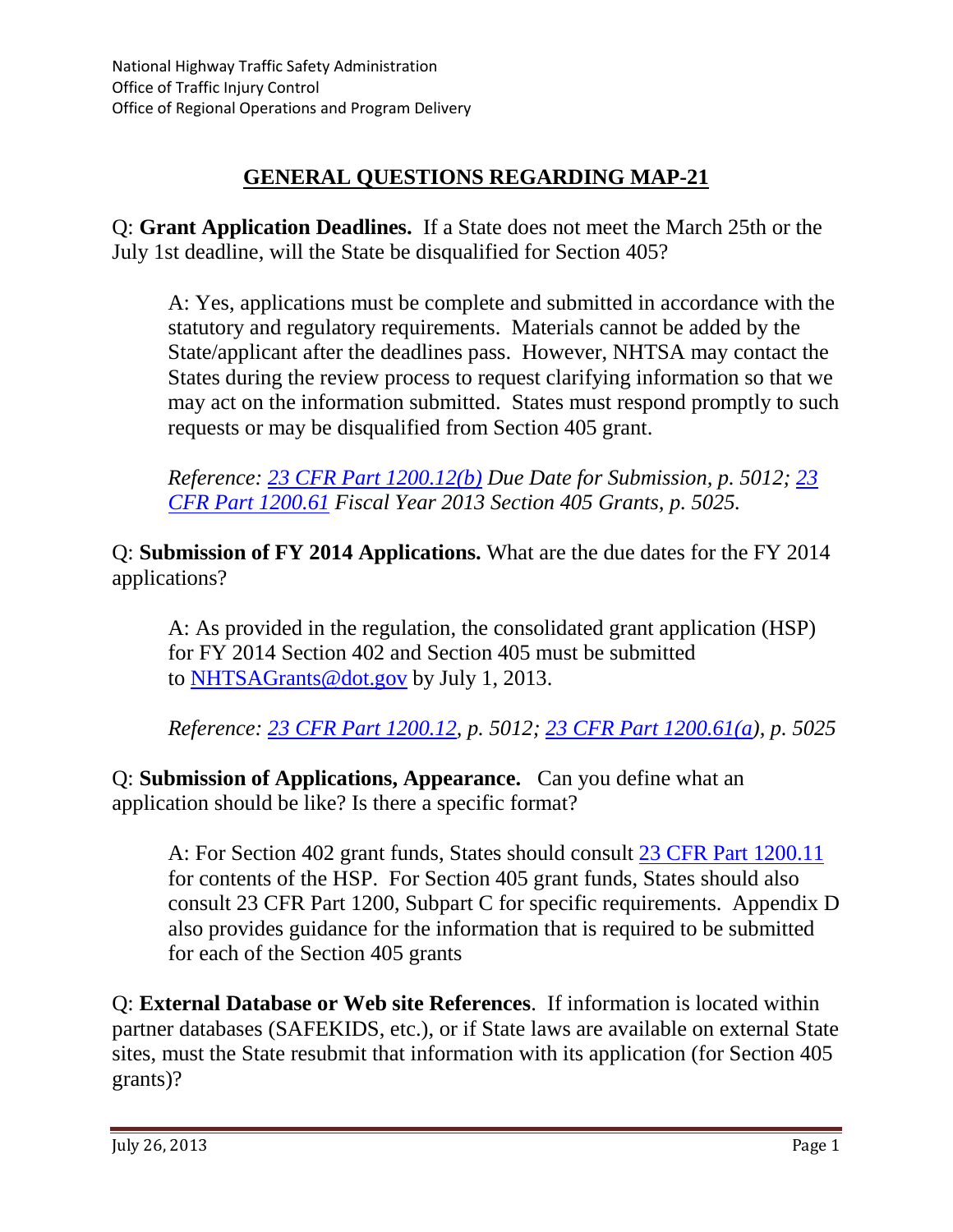A: States must submit all materials in their applications by the respective grant deadlines to satisfy the grant qualification requirements. They may not rely on external information or sites. There is one exception: Part 2 of Appendix D allows a state to reference specific submissions through the TRIPRS database for the State Traffic Information System Improvements grant.

Q: **Award of Funds**. When will FY 2013 and FY 2014 funds be awarded?

A: Section 402, FY 2013: 48.6% of the Section 402 funds were apportioned to the States and territories under the continuing resolution. The balance of FY 2013 Section 402 and Section 405 funds should be awarded by July 1, 2013. 23 CFR 1200.15 of the regulation provides for the apportionment and obligation of Sections 402 and 405 funds.

Q: **Redistribution of Funds.** What will happen to the funds that are not awarded? What will be the distribution procedures?

A: If NHTSA determines that all funds for a grant program will not be distributed after reviewing applications, NHTSA shall transfer funds to other programs authorized under 23 U.S.C. 402 and 405 to ensure that each State receives the maximum funding for which it qualifies. A grant awarded to a State may not exceed 10 percent of the total amount made available for that fiscal year, to ensure that no single State or jurisdiction receives a windfall if few qualify for a particular program.

Because of the existing limitation on obligations, the S. 402 program is ineligible to receive additional funds in FY2013; therefore, the transfer can only occur between the S. 405 programs. For FY2013, NHTSA proposes to redistribute unallocated funds to the S. 405(b) Occupant Protection and S. 405(c) State Traffic Safety Information Systems based on a proportional split of the two MAP-21 grant programs. The redistribution follows the same methodology for proportional allocation to the States, relying on the FY2009 S. 402 formula, including population and roadway miles as a basis for the distribution of funds. For FY2014, NHTSA will make any transfer determinations after all qualifying awards are made. Unallocated funds may not necessarily be distributed to the same S.405 programs in 2013.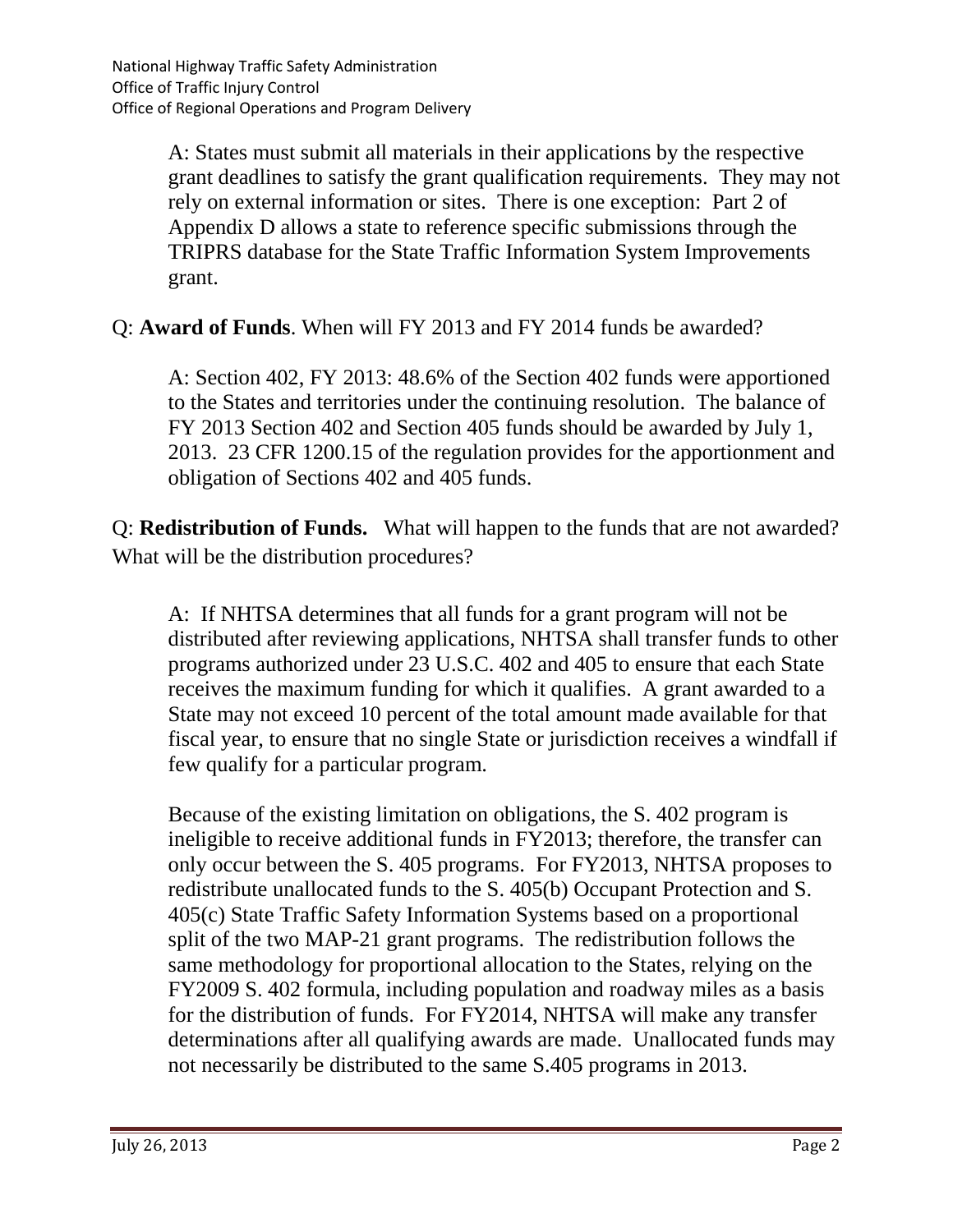National Highway Traffic Safety Administration Office of Traffic Injury Control Office of Regional Operations and Program Delivery

Reference: *23 [CFR Part 1200.20\(e\)\(3\),](http://www.ecfr.gov/cgi-bin/text-idx?c=ecfr&rgn=div5&view=text&node=23:1.0.2.13.1&idno=23#23:1.0.2.13.1.3.1.1)* p. 5014

**Q: Minimum Grant Awards.** Unlike SAFETEA-LU, why are there no minimum grant awards in MAP-21?

A: SAFEATEA-LU provided for minimum grant awards for Section 408, State Traffic Safety Information Systems Grants, and Section 2010, Motorcyclist Safety Grants. However, MAP-21 modified the existing grant programs and specified the mechanism for allocating grant funds. Also, MAP-21 rescinded the base awards (or minimum amounts) for grant qualification, removing the previous floors. In accordance with Congressional intent, and to be consistent across all Section 405 grant programs, NHTSA did not establish minimum awards, thereby allowing each state to receive the maximum funding for which it qualifies.

Q: **Certifications.** Is there a fillable form, document or template for the certifications? Can the certifications be signed electronically?

A: Yes, NHTSA has developed an electronic Certification and Assurances document for use by State applicants.

No, an electronic signature will not be accepted on the fillable certification.

Q: **Highway Safety Plan (HSP) Development.** Can NHTSA assist States with the integration of the highway safety plan development/planning process given the variation in States fiscal year cycles?

A: Yes, NHTSA will develop a calendar/timeline to assist States in the highway safety planning process.

Q: **Performance Measures.** Must the performance measure targets that States include in their HSPs show an improvement over the current year's numbers (i.e., do the fatalities have to decrease)?

A: As required by MAP–21, the HSP must provide documentation of the current safety levels for each performance measure, quantifiable annual performance targets for each performance measure, and a justification for each performance target, including an explanation of why each target is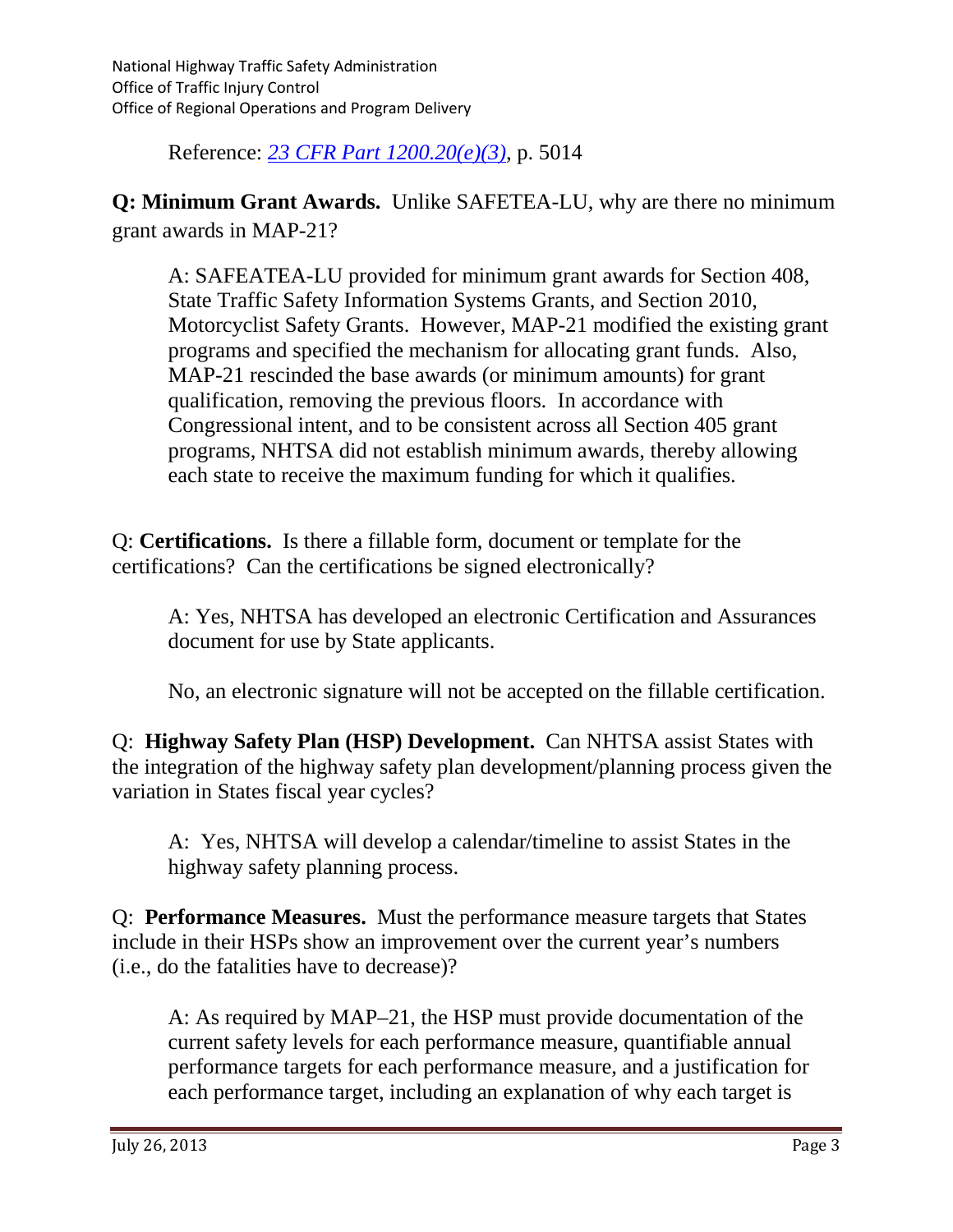appropriate and evidence-based. Consistent with the Highway Safety Plan for continuous safety improvement, selected targets should, whenever possible, represent an improvement from the current status rather than a simple maintenance of the current rate.

*Reference: 23 [CFR Part 1200.11,](http://www.ecfr.gov/cgi-bin/text-idx?c=ecfr&rgn=div5&view=text&node=23:1.0.2.13.1&idno=23#23:1.0.2.13.1.2.1.2) p. 5011-5012; preamble, p. 4988*

Q: **CFDA Numbers.** Will NHTSA provide CFDA numbers for the MAP-21 grant programs?

A: Yes. Section 402 remains unchanged: 20.600. Section 405 is 20.616, which is different than the CFDA number used for Section 405 under SAFETEA-LU.

## **Regulatory Issues**

Q: **Local Benefit Documentation.** Can a portion of a State/Highway Patrol's high visibility enforcement (HVE) activities and/or statewide paid media be credited toward local benefit? Must "active voice" be documented in writing from municipal governments/localities?

A: Yes. At least 40 percent of each State's apportionments (or at least 95 percent of the apportionment to the Secretary of Interior) from each year's authorizations must be used in the highway safety programs of its political subdivisions. When Federal funds apportioned under 23 U.S.C. 402 are expended by a State agency for the benefit of a political subdivision, such funds may be considered as part of the local share, provided that the political subdivision has had an active voice in the initiation, development, and implementation of the programs for which such funds are expended. A State may not arbitrarily ascribe State agency expenditures as "benefitting local government." Where political subdivisions have had an active voice in the initiation, development, and implementation of a particular program or activity, and a political subdivision which has not had such active voice agrees in advance of implementation to accept the benefits of the program, the Federal share of the cost of such benefits may be credited toward meeting the local participation requirement. Yes, the active voice must be documented in writing from the municipalities.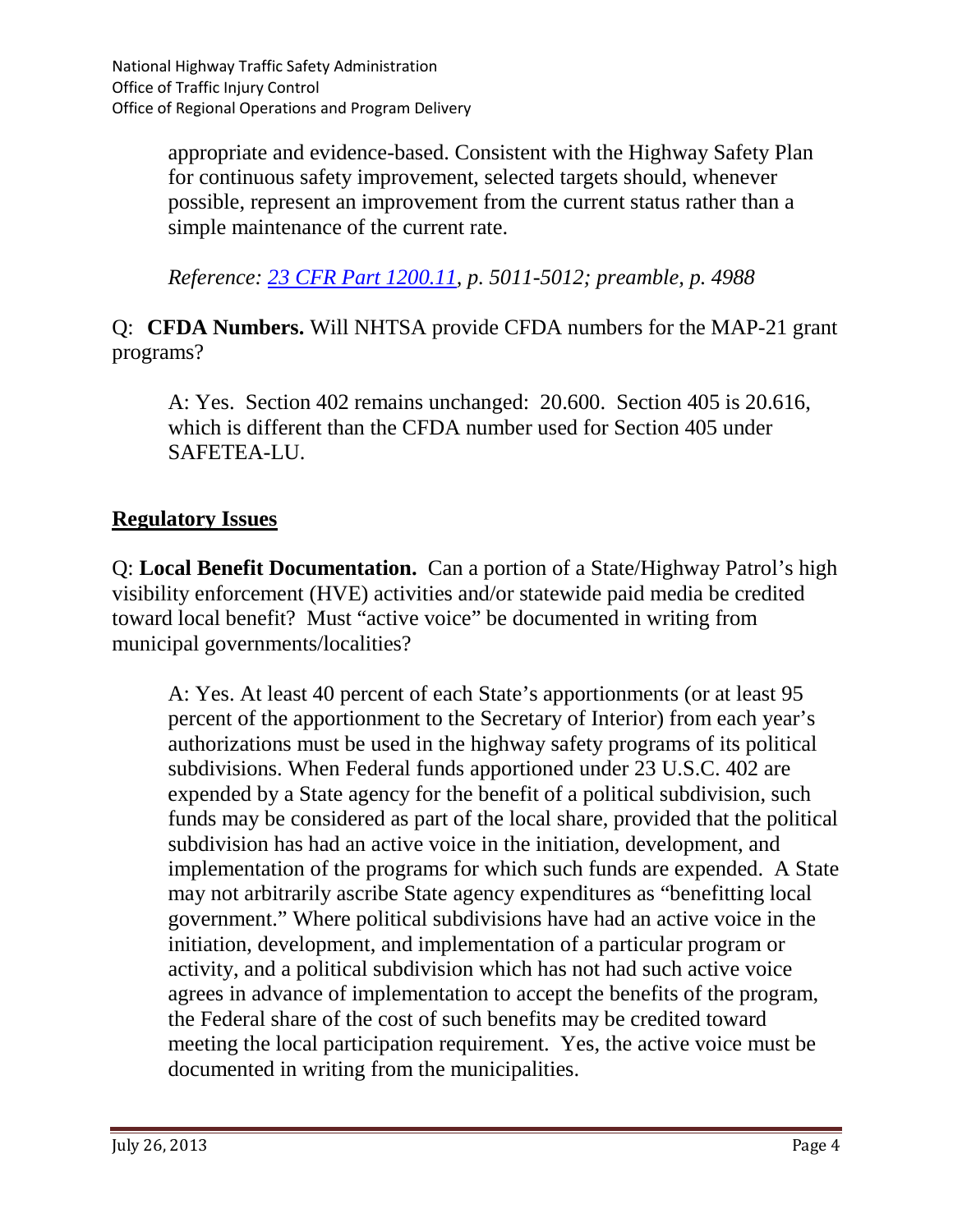*Reference: [23 CFR Part 1200.Appendix E;](http://www.ecfr.gov/cgi-bin/text-idx?c=ecfr&rgn=div5&view=text&node=23:1.0.2.13.1&idno=23#23:1.0.2.13.1.7.1.4.37) p.5032*

Q: **Expiration of Funds.** How will NHTSA apply and enforce the period of availability for grant funds (year of obligation plus three years)? Is the final fourth year expenditure clause non-negotiable? Will fund balances be de-obligated automatically in the fifth year?

A: 23 CFR 1200.41 provides for the disposition of grant funds. The regulation is binding and will be enforced in accordance with the terms.

*Reference: [23 CFR Part 1200.41\(b\);](http://www.ecfr.gov/cgi-bin/text-idx?c=ecfr&rgn=div5&view=text&node=23:1.0.2.13.1&idno=23#23:1.0.2.13.1.5.1.2) p. 5024*

Q: **Program Income.** Will donations be considered program income?

A: Yes, if the donation is to the grantee or subgrantee and was generated or received as a result of the grant activity. Program income means gross income received by the grantee or subgrantee directly generated by a program supported activity, or earned only as a result of the grant agreement during the period of time between the effective date of the grant award and the expiration date of the grant award. Program income includes income from fees for services performed, from the use or rental of real funds, from the sale of commodities or items fabricated under the grant agreement, and from payments of principal and interest on loans made with grant funds.

*Reference: 23 [CFR Part 1200.34;](http://www.ecfr.gov/cgi-bin/text-idx?c=ecfr&rgn=div5&view=text&node=23:1.0.2.13.1&idno=23#23:1.0.2.13.1.3.1.4) p. 5023-5024*

Q: **Certifications and Assurances, Sub-recipients.** Will NHTSA provide content for the sub-recipient certifications and assurances?

A: No, States are responsible for guidance to sub-recipients. The C&A is not intended to be a template for the sub-recipients. The C&A documents some of grant conditions between NHTSA and its grantees (i.e., States). States cannot alter the C&A that the State submits to NHTSA; but if the State alters the C&A that they require the sub-recipients to sign, that is up to the State. States should be aware that ultimately it's the State's responsibility to ensure that sub-recipients are complying with the terms of the grant. NHTSA's regulation identifies the requirements that apply to subrecipients under the applicable caption in the C&A.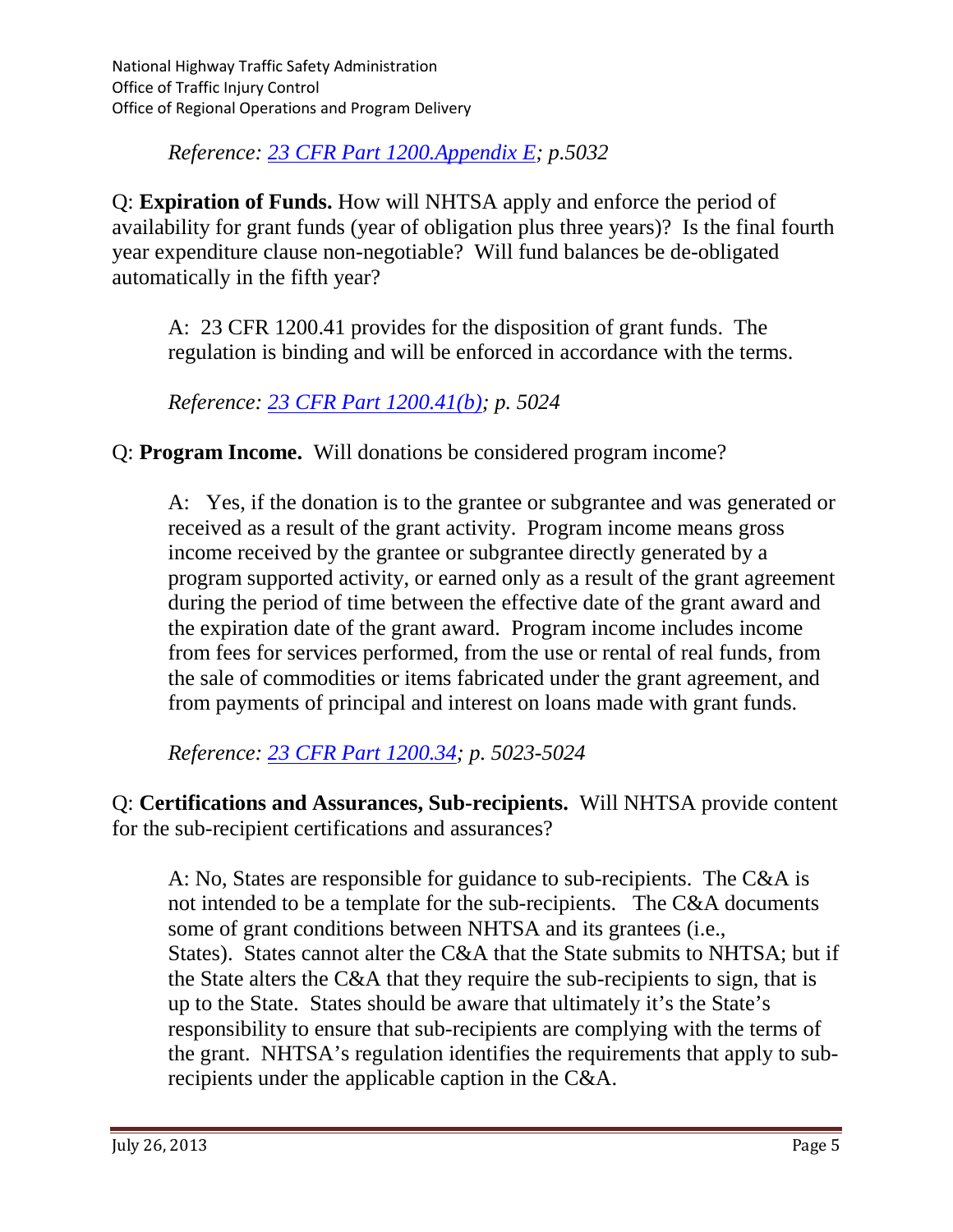Q: **Certifications and Assurances, Signature Authority**. If a State has a newly elected Governor and is without a GR or designee prior to the application deadline for first-year distracted driving grants, can the Director of the Highway Safety Office sign the grant application, or must the Governor sign it?

A: A SHSO director/designee can sign the application if such person has the authority to apply for a grant on behalf of the State. However, prior to the award, the State must submit a revised certification signed by the Governor or GR.

Q: **Certifications and Assurances.** Will NHTSA provide direction on completing the certifications for FY 2014?

A: Section 402, FY 2014: Appendix A, signed by the GR, and included in the Highway Safety Plan submitted no later than July 1, 2013. Section 405, FY 2014, all grant programs for which a State is applying: one Appendix D, signed by the GR, and included in the Highway Safety Plan submitted no later than July 1, 2013.

*Reference: [23 CFR Part 1200.11\(f\),](http://www.ecfr.gov/cgi-bin/text-idx?c=ecfr&rgn=div5&view=text&node=23:1.0.2.13.1&idno=23#23:1.0.2.13.1.2.1.2) [23 CFR Part 1200. Appendix A](http://www.ecfr.gov/cgi-bin/text-idx?c=ecfr&rgn=div5&view=text&node=23:1.0.2.13.1&idno=23#23:1.0.2.13.1.7.1.4.33) for Section 402, p. 5025, and 23 CFR [Part 1200.](http://www.ecfr.gov/cgi-bin/text-idx?c=ecfr&rgn=div5&view=text&node=23:1.0.2.13.1&idno=23#23:1.0.2.13.1.3) Subpart C, [23 CFR Part 1200.](http://www.ecfr.gov/cgi-bin/text-idx?c=ecfr&rgn=div5&view=text&node=23:1.0.2.13.1&idno=23#23:1.0.2.13.1.4)  [Appendix D](http://www.ecfr.gov/cgi-bin/text-idx?c=ecfr&rgn=div5&view=text&node=23:1.0.2.13.1&idno=23#23:1.0.2.13.1.4) for Section 405, p.5029*

Q: **Certification and Assurances, HS-217**. In Appendix B to Part 1200, to fulfill the requirement, can an HS-217 form be printed, signed by the GR, scanned and submitted with the HSP?

A: Appendix B requires information to be completed (State, number, date, State and federal authorizing officials), but there is no requirement that the HS-217 Form be signed by the GR.

#### Q: **Maintenance of Effort (MOE).** How is Maintenance of Effort defined?

A: MAP-21 mandates maintenance of effort in States receiving Section 405 funding for occupant protection, State traffic safety information systems, and impaired driving countermeasures. The requirement specifies that States maintain aggregate levels of expenditures for all State and local sources at or above the average level of expenditures in fiscal years 2010 and 2011.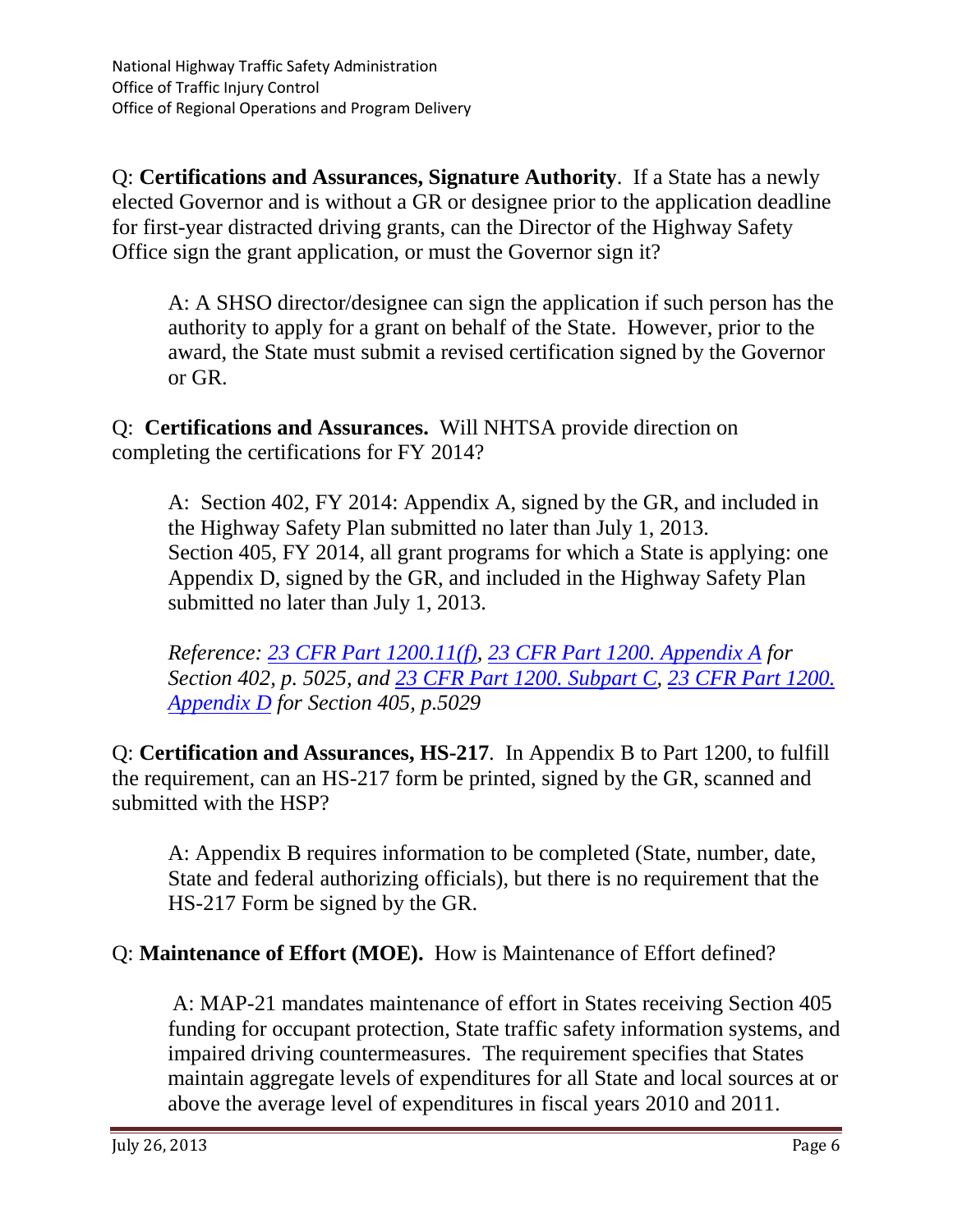In addition to documenting State and local funding sources for MOE under Section 405 programs, States are required to identify as part of their planned program in the HSP all sources of funds that contribute to the achievement of their program targets [23 CFR Part 1200.11 \(c\) \(1\).](http://www.ecfr.gov/cgi-bin/text-idx?c=ecfr&rgn=div5&view=text&node=23:1.0.2.13.1&idno=23#23:1.0.2.13.1.2.1.2) NHTSA will provide technical assistance to the States on MOE.

*Reference: 23 CFR Part [1200.21\(d\)\(5\);](http://www.ecfr.gov/cgi-bin/text-idx?c=ecfr&rgn=div5&view=text&node=23:1.0.2.13.1&idno=23#23:1.0.2.13.1.3.1.2) [1200.22\(f\);](http://www.ecfr.gov/cgi-bin/text-idx?c=ecfr&rgn=div5&view=text&node=23:1.0.2.13.1&idno=23#23:1.0.2.13.1.3.1.3) [1200.23\(d\)\(2\);](http://www.ecfr.gov/cgi-bin/text-idx?c=ecfr&rgn=div5&view=text&node=23:1.0.2.13.1&idno=23#23:1.0.2.13.1.3.1.4) [23 CFR](http://www.ecfr.gov/cgi-bin/text-idx?c=ecfr&rgn=div5&view=text&node=23:1.0.2.13.1&idno=23#23:1.0.2.13.1.2.1.2)  [1200.11\(c\);](http://www.ecfr.gov/cgi-bin/text-idx?c=ecfr&rgn=div5&view=text&node=23:1.0.2.13.1&idno=23#23:1.0.2.13.1.2.1.2) pgs. 5014-5016*

Q: **Buy America Act.** What is NHTSA's enforcement policy regarding the Buy America Act, and are there dollar thresholds or specific items that exempt compliance?

A: The Buy America Act applies to NHTSA's grant program and States are required to sign a certification indicating compliance with the Act's requirements before receiving grant funds. Under the Act's provisions, any steel, iron and manufactured products purchased under a grant must be obtained from American-made sources. For compliance purposes, American-made covers any product that is manufactured or assembled in the United States.

At this time, the agency does not exempt purchases below a minimum threshold or apply any exemptions that remove a class of products from coverage. However, NHTSA will continue to review Buy America Act questions and exemption requests on a case-by-case basis, and make determinations as necessary.

*Reference: [23 CFR Part 1200. Appendix A;](http://www.ecfr.gov/cgi-bin/text-idx?c=ecfr&rgn=div5&view=text&node=23:1.0.2.13.1&idno=23#23:1.0.2.13.1.7.1.4.33) p. 5026*

#### Q: **Planning and Administration.** Does the 13% P&A ceiling apply to FY 2014?

A: Yes, the 13% P&A increase applies to FY 2014 Section 402 and future awards.

*Reference: [23 CFR Part 1200.13\(a\),](http://www.ecfr.gov/cgi-bin/text-idx?c=ecfr&rgn=div5&view=text&node=23:1.0.2.13.1&idno=23#23:1.0.2.13.1.2.1.4) and [23 CFR Part 1200. Appendix F;](http://www.ecfr.gov/cgi-bin/text-idx?c=ecfr&rgn=div5&view=text&node=23:1.0.2.13.1&idno=23#23:1.0.2.13.1.7.1.4.38) p. 5032*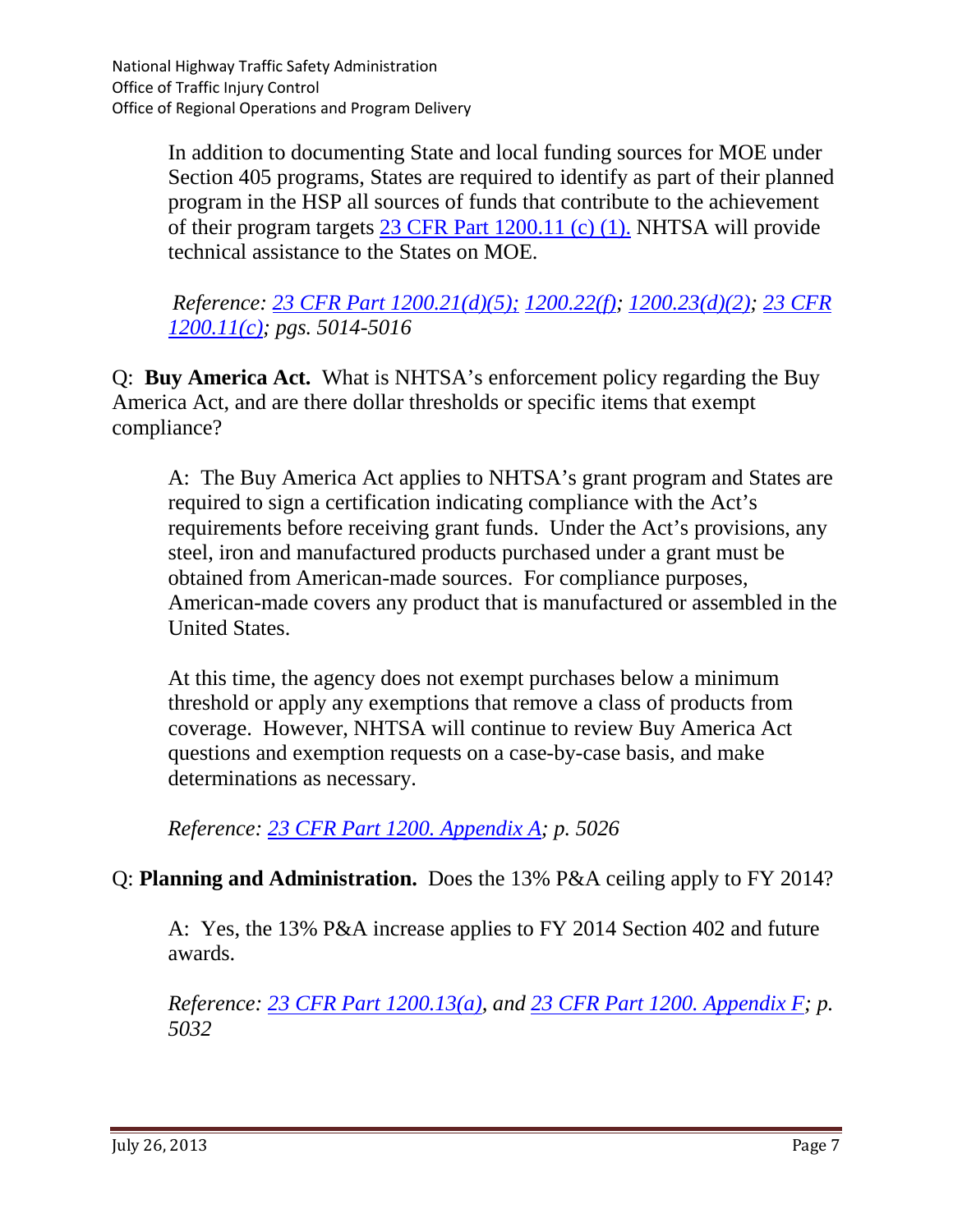Q: **Program Cost Summary.** Does a State have to submit a project list in addition to the HS Form 217? If a State reports at the project level in GTS, is this sufficient?

A: A State must submit annually a *program cost summary and list of projects.* In the HSP, an HS Form 217, or an electronic equivalent, meeting the requirements of Appendix B, must be completed to reflect the State's proposed allocations of funds (including carry forward funds) by program area. The funding level used shall be an estimate of available funding for the upcoming fiscal year based on amounts authorized for the fiscal year and projected carry forward funds. For each program area, the State must provide an accompanying list of projects that the State proposes to conduct for that fiscal year and an estimated amount of Federal funds for each such project. If the State reports at the project level in GTS, this will satisfy the project list requirement, provided that the information in GTS meets the requirements of 23 CFR 1200.11, 1200.15, 1200.32 and 1200.33.

Upon apportionment or allocation, the State must submit an updated HS Form 217, or its electronic equivalent, and an updated list of projects that includes estimated Federal funding and project number for each project.

*Reference: [23 CFR Part 1200.11\(e\),](http://www.ecfr.gov/cgi-bin/text-idx?c=ecfr&rgn=div5&view=text&node=23:1.0.2.13.1&idno=23#23:1.0.2.13.1.2.1.2) p. 4989, 5012; [23 CFR Part](http://www.ecfr.gov/cgi-bin/text-idx?c=ecfr&rgn=div5&view=text&node=23:1.0.2.13.1&idno=23#23:1.0.2.13.1.2.1.6)  [1200.15\(d\),](http://www.ecfr.gov/cgi-bin/text-idx?c=ecfr&rgn=div5&view=text&node=23:1.0.2.13.1&idno=23#23:1.0.2.13.1.2.1.6) p. 5013*

Q: **Match**. What are the match requirements for Sections 402 and 405?

A: The Federal share of the costs of activities or programs funded using amounts from grants awarded may not exceed 80 percent, unless a special matching write-off is used (e.g., sliding scale rate authorized under 23 U.S.C. 120). For Section 402 P&A, Federal participation shall not exceed 50 percent (or the applicable sliding scale) of the total P&A costs.

*Reference: [23 CFR Part 1200.20 \(f\);](http://www.ecfr.gov/cgi-bin/text-idx?c=ecfr&rgn=div5&view=text&node=23:1.0.2.13.1&idno=23#23:1.0.2.13.1.3.1.1) and [23 CFR Part 1200. Appendix F,](http://www.ecfr.gov/cgi-bin/text-idx?c=ecfr&rgn=div5&view=text&node=23:1.0.2.13.1&idno=23#23:1.0.2.13.1.7.1.4.38) p. 5032*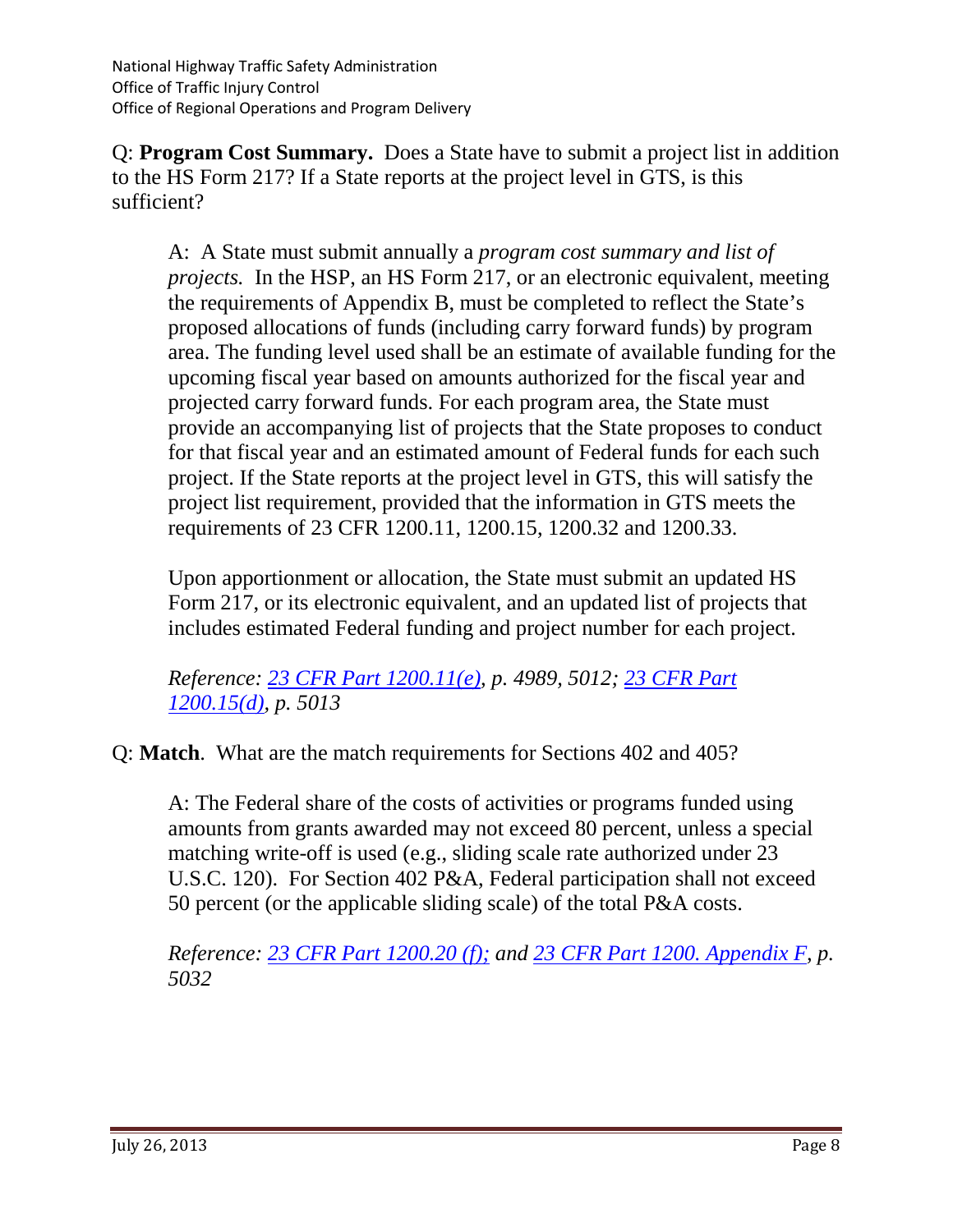#### **Section 405(b) Occupant Protection**

Q: **Application.** Can States link to NHTSA' Fitting Station Locator site or other State web sites, rather than submitting technician lists?

A: No, States must submit complete application materials to be considered for grant funds.

Q: **Program Assessments.** Is it possible to conduct all of the required (occupant protection) assessments by September 1st? What accommodations will be made?

A: To the greatest extent possible, NHTSA's Traffic Injury Control divisions are working with the regional offices to accommodate program assessments in FY 2013 and FY 2014 to assist States in meeting Section 405 qualification requirements.

Q: **Assessment Substitutions & Qualification.** Will an Occupant Protection (OP) Special Management Review (SMR) qualify in lieu of an Assessment? How "old" can occupant protection assessments be to be considered?

A: For fiscal years 2013 and 2014, a NHTSA-facilitated program assessment or a Special Management Review will be considered to qualify under the assessment requirements for criteria 5 and 6. The qualifying age of assessments for each year and grant program is listed in the table below.

|                | <b>Criterion 5</b>              | <b>Criterion 6</b>             |
|----------------|---------------------------------|--------------------------------|
| <b>FY 2013</b> | An assessment or an SMR that    | An assessment or an SMR no     |
|                | dates no older than August      | older $10/1/09$ is required on |
|                | 2005 (inception of SAFETEA-     | $3/25/13$ or an assurance that |
|                | LU) is required as part of the  | one will be conducted by       |
|                | FY 2013 grant application.      | $9/1/13$ .                     |
| <b>FY 2014</b> | An assessment or an SMR that    | An assessment or an SMR no     |
|                | dates no older than August      | older $10/1/10$ is required on |
|                | 2005 is required as part of the | $7/1/13$ or an assurance that  |
|                | FY 2014 grant application.      | one will be conducted by       |
|                |                                 | $9/1/13$ .                     |

*Reference: [23 CFR Part 2100.21\(e\);](http://www.ecfr.gov/cgi-bin/text-idx?c=ecfr&rgn=div5&view=text&node=23:1.0.2.13.1&idno=23#23:1.0.2.13.1.3.1.2) p. 4994, 5015*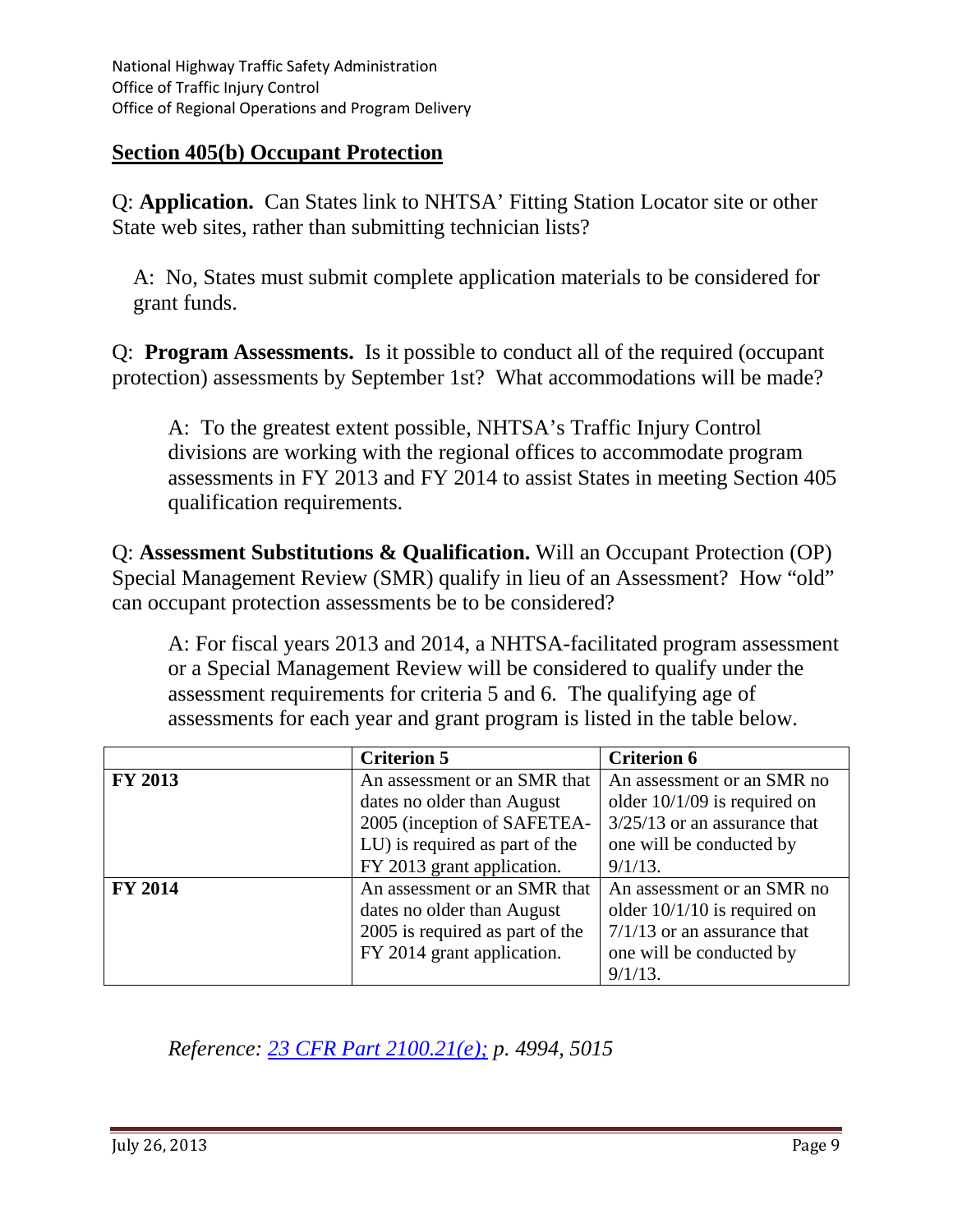Q: **Use of Section 405 funds for Occupant Protection Assessments.** Can Section 405(b) funds be used to pay for Occupant Protection (OP) Assessments?

A: For lower seat belt use rate States; grant funds cannot be used for OP Assessments. For high seat belt use rate States, Highway Safety Offices can use up to 75% of Section 405(b) grant funds for Section 402 activities, which include OP Assessments as an eligible cost.

Q: **Use of Non-Federal Funds to Meet High Risk Criterion.** Can the State use an outreach program not funded with NHTSA sources as one of its high-risk populations under the High Risk Population Countermeasure Programs section?

A: Yes, if such high-risk populations are identified in the occupant protection plan required under [23 CFR Part 1200.21\(d\)\(1\).](http://www.ecfr.gov/cgi-bin/text-idx?c=ecfr&rgn=div5&view=text&node=23:1.0.2.13.1&idno=23#23:1.0.2.13.1.3.1.2)

*Reference: [23 CFR Part 1200.21\(e\)\(4\)\(iv\);](http://www.ecfr.gov/cgi-bin/text-idx?c=ecfr&rgn=div5&view=text&node=23:1.0.2.13.1&idno=23#23:1.0.2.13.1.3.1.2) p. 4993* 

Q: **Click It Or Ticket (CIOT) Requirement.** Are alternative, non-*Click It or Ticket* taglines/messages eligible for 405(b) grants? Is a Spanish translation acceptable? Is the use of CIOT as a secondary message/tagline eligible?

A: MAP-21 specifically requires States to participate in the *Click It or Ticket*  national mobilization in order to qualify for an occupant protection grant. To satisfy this criterion, the IFR requires that a State must provide a description of the State's planned participation and an assurance signed by the Governor's Representative for Highway Safety that the State will participate in the *Click It or Ticket* national mobilization in the fiscal year of the grant program. While NHTSA discourages the use of alternative CIOT messages, States may use these messages if all occupant protection grant program criteria are satisfied. NHTSA encourages States to use *Click It or Ticket* as the primary message to the extent possible. NHTSA will accept Spanish translations of *Click It or Ticket*.

*Reference: [23 CFR Part 1200.21\(d\)\(2\);](http://www.ecfr.gov/cgi-bin/text-idx?c=ecfr&rgn=div5&view=text&node=23:1.0.2.13.1&idno=23#23:1.0.2.13.1.3.1.2) p. 4992, 5014*

Q: **Population Requirement.** How do States demonstrate that they serve the majority of the State (such as in OP or MC grant programs)? How shall States validate that 70% of their population is covered?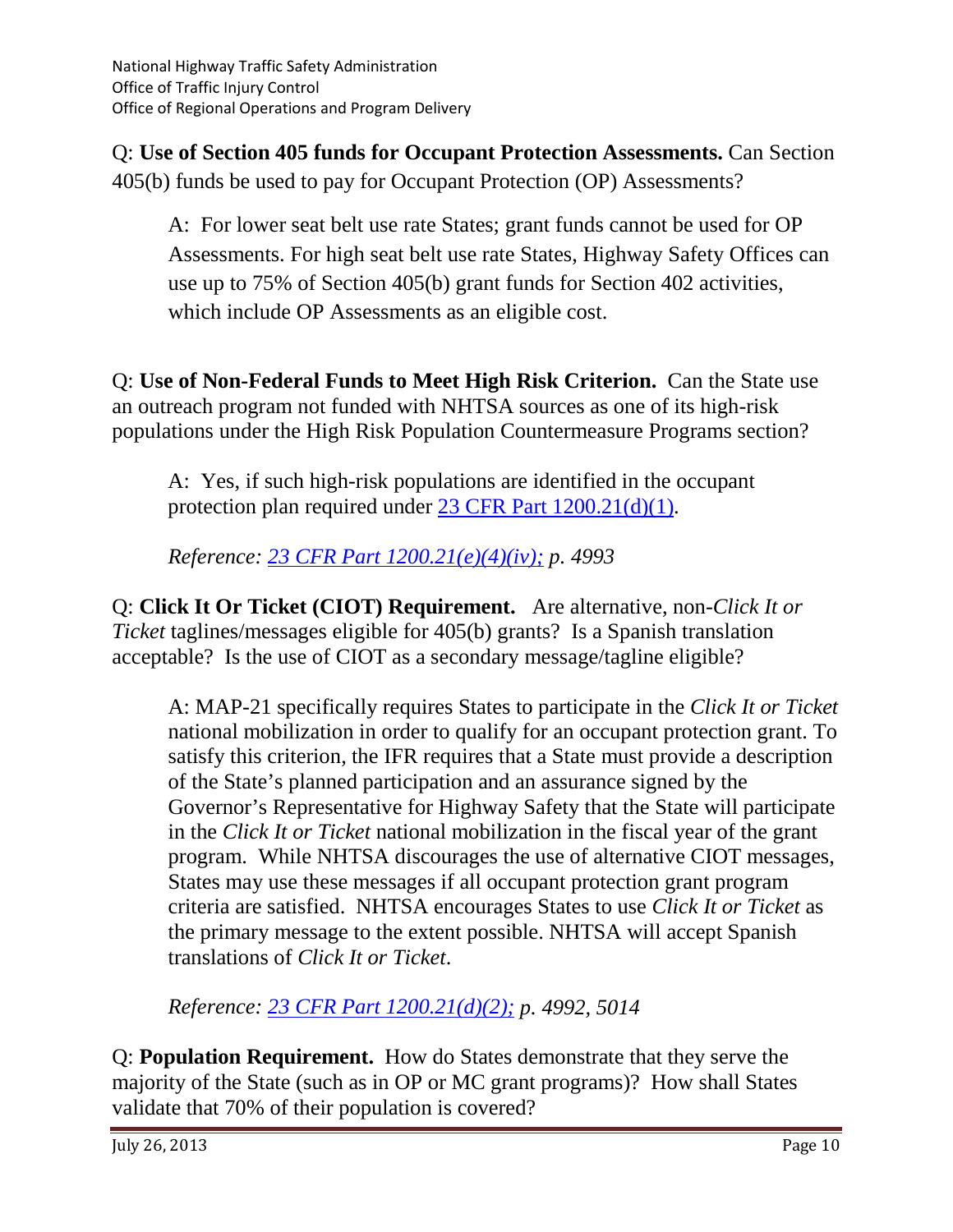A: Similar to the population-based approach under SAFETEA-LU, the intent of population coverage requirements is to ensure that services and programs (such as seat belt enforcement) are made available in a majority of the State's counties or political subdivisions where most of the State's population lives (or registered motorcycles reside). States will use population data from the most recent national census (currently 2010) to validate that the stations/sites, etc. are representative.

*Reference: [23 CFR Part 1200.21\(d\)\(3\);](http://www.ecfr.gov/cgi-bin/text-idx?c=ecfr&rgn=div5&view=text&node=23:1.0.2.13.1&idno=23#23:1.0.2.13.1.3.1.2) p.4992*

Q: **Definition of Participation.** For 23 CFR 1200.21 Occupant Protection Grants Qualification Requirements, *Click It or Ticket*, how will participation be defined and assessed?

A: Each State must demonstrate that it will actively participate in the annual, two-week enforcement National CIOT Mobilization, and report law enforcement participation, as well as outcome measures, such as citations. The enforcement must be high visibility enforcement (i.e., enforcement is supported by earned and paid media with enforcement messages).

*Reference: [23 CFR Part 1200.21\(d\)\(2\),](http://www.ecfr.gov/cgi-bin/text-idx?c=ecfr&rgn=div5&view=text&node=23:1.0.2.13.1&idno=23#23:1.0.2.13.1.3.1.2) [23 CFR Part 1200.23;](http://www.ecfr.gov/cgi-bin/text-idx?c=ecfr&rgn=div5&view=text&node=23:1.0.2.13.1&idno=23#23:1.0.2.13.1.3.1.4) p. 5014, 5015*

Q: **Definition of Sustained Enforcement.** For 23 CFR 1200.21 Occupant Protection Grants Qualification Requirements, Seat Belt Enforcement, how will sustained enforcement be defined and assessed?

A: Each State must assess its own occupant protection crash problem and develop and execute a program of recurring enforcement throughout the year that addresses the metrics under this requirement (i.e., at least 70 percent of the State's population or 70 percent of the State's unrestrained passenger vehicle occupant fatalities).

*Reference: [23 CFR Part 1200.21\(e\)\(3\);](http://www.ecfr.gov/cgi-bin/text-idx?c=ecfr&rgn=div5&view=text&node=23:1.0.2.13.1&idno=23#23:1.0.2.13.1.3.1.2) p. 4993, 5015*

Q: **Minimum Fine.** Can the \$25 fine include court costs?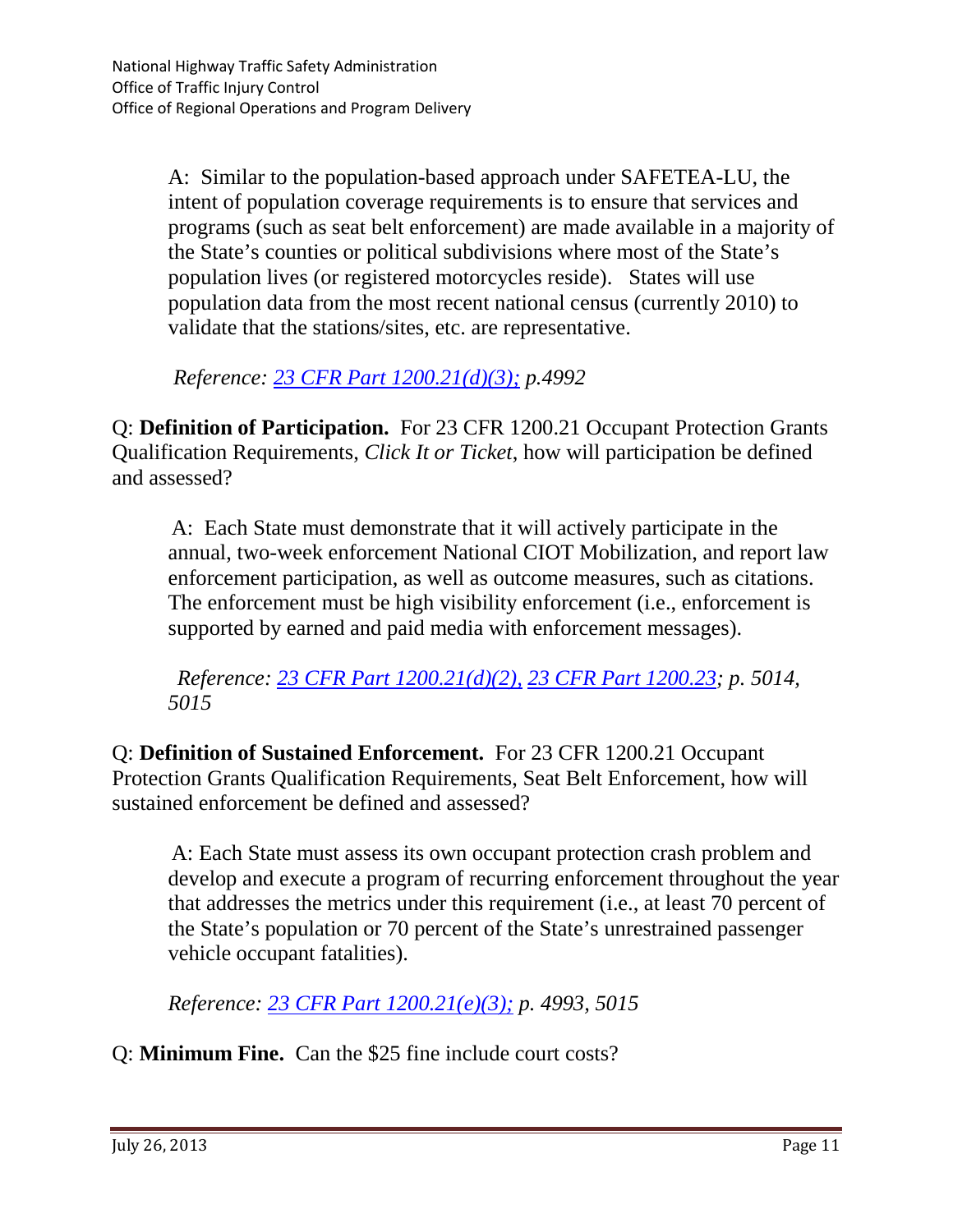A: No, a State's statute must provide for a *minimum fine of not less than \$25* per unrestrained occupant.

*Reference: 23 CFR Part [1200.21\(e\)\(2\)\(iii\);](http://www.ecfr.gov/cgi-bin/text-idx?c=ecfr&rgn=div5&view=text&node=23:1.0.2.13.1&idno=23#23:1.0.2.13.1.3.1.2) p. 4992, 5015*

Q: **OP Laws, All Seating Positions.** Under Criterion (1), Primary enforcement seat belt use law, a state must provide assurances that the State has enacted and is enforcing occupant protection laws that make a violation of the requirement to be secured in a seat belt or child safety seat a primary offense. Does Criterion 1 require the State to have a primary enforcement law that applies to all seating positions?

A: Criterion 1 does not require the State to require all passengers to be restrained in all seating positions. If a State occupant protection law requires the use of a seat belt or child restraint, that law, regardless of seating position, must be enforced on a primary basis. We note that Criterion 2, Occupant protection laws, requires states to provide assurances in Appendix D that the State has enacted and is enforcing occupant protection laws that require …(ii) each occupant riding in a passenger motor vehicle other than an occupant identified in paragraph (e)(2)(i) to be secured in a seat belt or appropriate child restraint.

*Reference: 23 CFR Part [1200.21\(e\)\(1\);](http://www.ecfr.gov/cgi-bin/text-idx?c=ecfr&rgn=div5&view=text&node=23:1.0.2.13.1&idno=23#23:1.0.2.13.1.3.1.2) p. 4992, 5014*

Q: **Seat Belt Survey Results.** Which survey results shall be reported for qualification in fiscal years 2013 and 2014?

A: For FY 2013, NHTSA-certified calendar year 2011 survey results will be used to determine high and low seat belt use rate States. For FY 2014, NHTSA-certified calendar year 2012 survey results will be used.

*Reference: [23 CFR Part 1200.21\(b\);](http://www.ecfr.gov/cgi-bin/text-idx?c=ecfr&rgn=div5&view=text&node=23:1.0.2.13.1&idno=23#23:1.0.2.13.1.3.1.2) p. 4991, 5014*

Q: **Exemptions, Medical.** If a physician verifies size/weight, will that justify nonprotection?

A: No, provisions that exempt passengers for size, weight or unfitness, for example, are not permissible. Medical exemptions that do not require "written" documentation and that such documentation be from a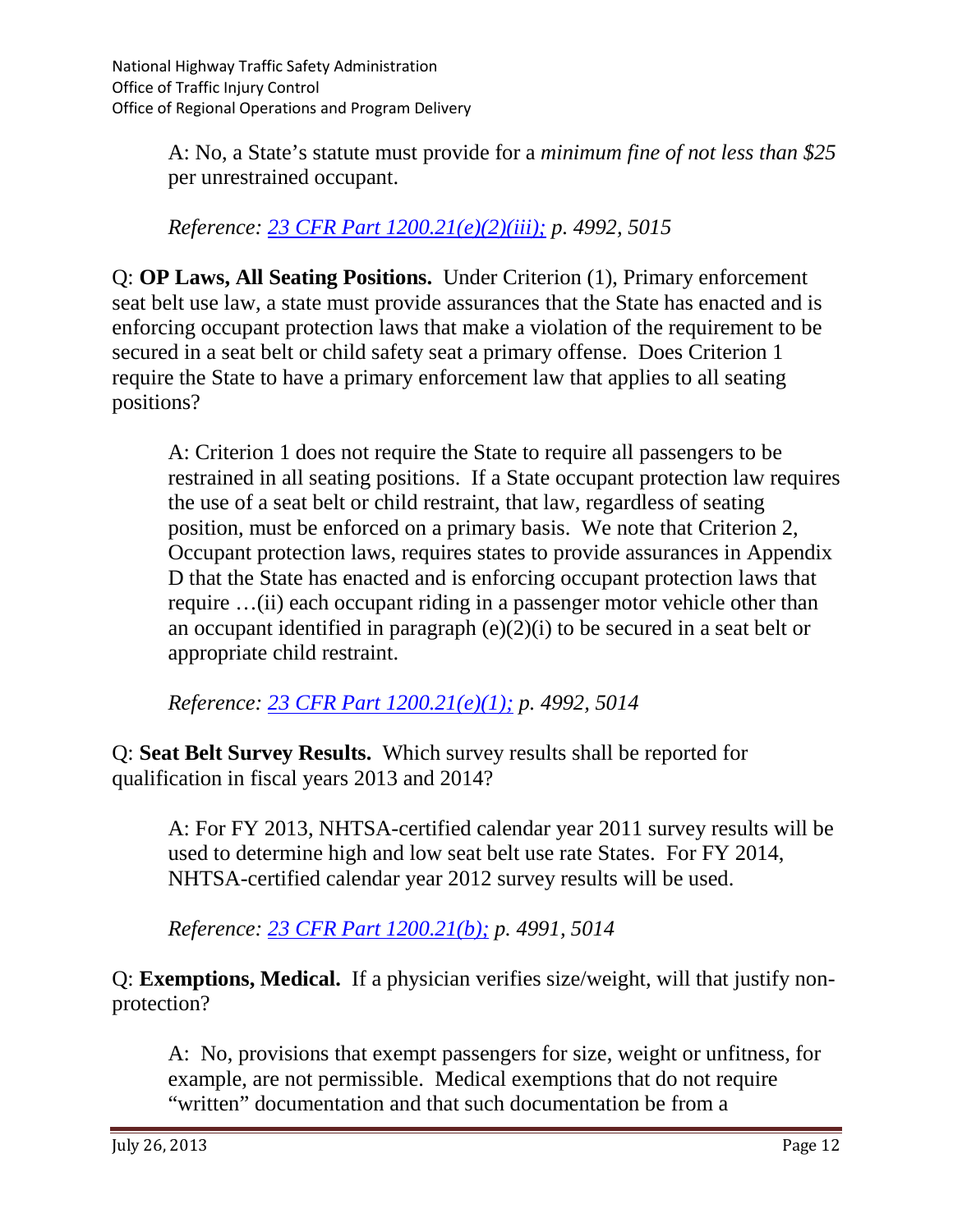"physician," meaning a licensed medical professional, are similarly not permissible. The agency has not found compelling evidence of medical conditions that impair a passenger's ability to wear a seat belt or child restraint, and for this reason, this medical exemption will be interpreted narrowly.

*Reference: [23 CFR Part 1200.21\(e\)\(2\)\(iv.\);](http://www.ecfr.gov/cgi-bin/text-idx?c=ecfr&rgn=div5&view=text&node=23:1.0.2.13.1&idno=23#23:1.0.2.13.1.3.1.2) p. 4993, 5015*

Q: **Statewide Technician Network**. Can the Statewide network of technicians be funded with non-federal sources?

A: Yes.

*Reference: 23 CFR Part [1200.21\(d\)\(4\),](http://www.ecfr.gov/cgi-bin/text-idx?c=ecfr&rgn=div5&view=text&node=23:1.0.2.13.1&idno=23#23:1.0.2.13.1.3.1.2) p. 4992*

Q: **Strategic Plan Template.** Will an OP strategic plan template for 405(b), and an impaired driving Statewide plan template for Section 405(d) be developed by NHTSA and distributed to the SHSOs as a supplemental tool to aid with their applications?

A: Yes, Traffic Injury Control will modify plan templates from recent demonstration grant projects and make those available to States for FY 2014 applications.

*Reference: [23 CFR Part 1200.21 \(d\)\(1\),](http://www.ecfr.gov/cgi-bin/text-idx?c=ecfr&rgn=div5&view=text&node=23:1.0.2.13.1&idno=23#23:1.0.2.13.1.3.1.2) [23 CFR Part 1200.23 \(d\)\(1\);](http://www.ecfr.gov/cgi-bin/text-idx?c=ecfr&rgn=div5&view=text&node=23:1.0.2.13.1&idno=23#23:1.0.2.13.1.3.1.4) p. 5014, 5017*

## **Section 405(c) Traffic Safety Information Systems**

Q: **Reporting Period to Demonstrate Quantitative Improvement, FY 2014.**  What must a State submit to show quantitative improvement for a FY14 grant?

A: A State must provide a written description of one or more performance measures. This description must be supported by a contiguous 12 month performance period that demonstrates quantitative improvement to at least one data attribute in one core data system when compared to the comparable 12 month baseline period.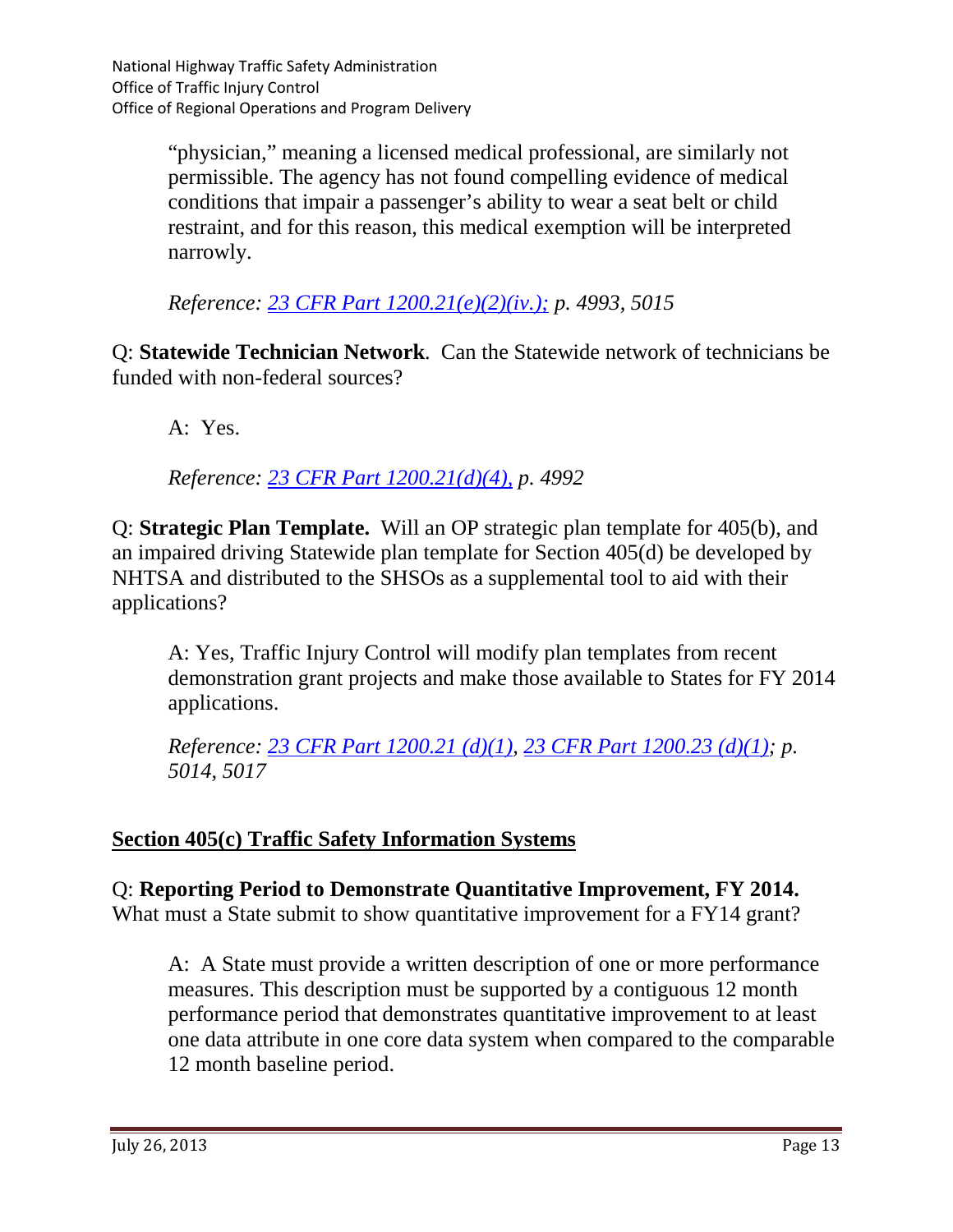For FY 2014, States must provide the following information in order to demonstrate compliance with the above conditions:

- A contiguous, 12 month performance period starting no earlier than March 25, 2012, that demonstrates quantitative improvement over the baseline period; and,
- The baseline period consisting of the comparable contiguous 12 months.

| Performance Period           |
|------------------------------|
| April 1, 2012-March 31, 2013 |
| Average number of days: 10   |
|                              |
|                              |
| Performance Period           |
|                              |

| P(1)                                                                      | T CHOMMODE T CHOG                 |
|---------------------------------------------------------------------------|-----------------------------------|
| April 1, 2011-March 31, 2012                                              | April 1, 2012-March 31, 2013      |
| Number of reporting agencies: 152                                         | Number of reporting agencies: 238 |
|                                                                           |                                   |
| • If the State is using the same measure to show progress in FY 2014 that |                                   |

If the State is using the same measure to show progress in FY 2014 that it used in FY 2013, the State must comply with the above criteria. In addition, the State must certify that progress has been made in the period of performance when compared to the accepted value for this measure in the FY2013 application. The FY 2014 progress must exceed that of FY 2013 regardless of differences in FY 2013 and FY 2014 periods of performance.

*Example 3: Crash Timeliness*

| FY 2013 Performance Period      | FY 2014 Performance Period   |
|---------------------------------|------------------------------|
| July 1, 2012- December 31, 2012 | April 1, 2012-March 31, 2013 |
| Average number of days: 15      | Average number of days: 10   |

Q: **TRCC Meetings.** By when must the three TRCC Meetings be conducted for FY 2014?

A: States must provide a meeting schedule between July 1, 2013 and June 30, 2014. At least three meetings must be scheduled during this time period.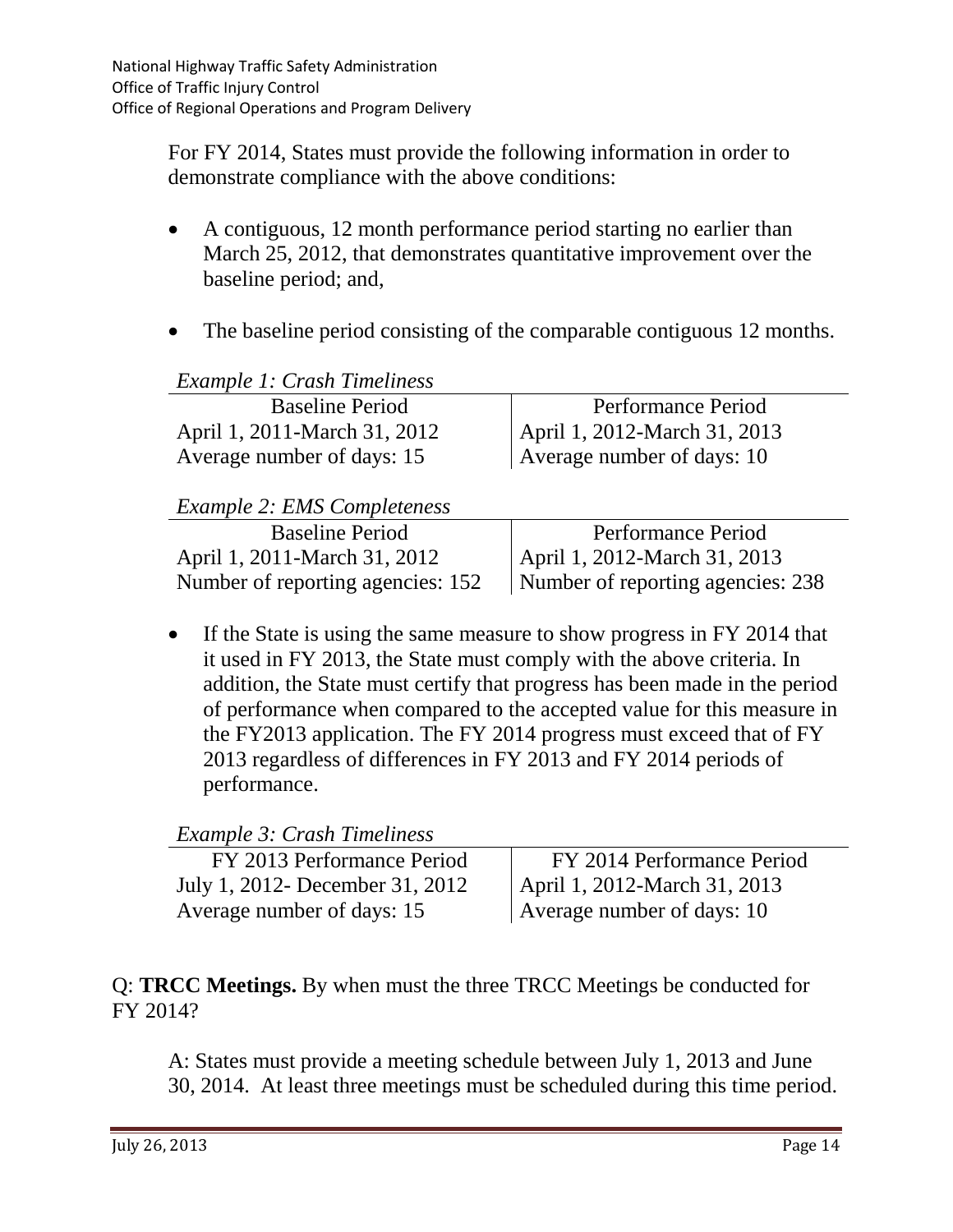Please note that all reports and data system improvement and policy guidance documents promulgated by the TRCC within the 12 months immediately prior to the grant application due date must be included as part of the State's application.

Q: **Assessment and Strategic Plan Requirements, FY 2014.** How can a State satisfy the assessment requirement for FY 2014?

A: States can satisfy this requirement by having had or updated, within the five years prior to the application due date, a traffic records assessment of its highway safety data and traffic records system.

For FY 2014, assessments can be no older than July 1, 2008. States with assessments conducted before this date must complete a full assessment in accordance with the new Traffic Records Program Assessment Advisory by September 1, 2013.

For those States that had to complete a new assessment in FY 2013 prior to September 1, 2013, a Strategic Plan based on the new assessment must be submitted no later than March 31, 2014.

In addition, MAP-21 requires all States and Territories to complete a traffic records strategic plan update annually as part of their 405(c) applications. This update addresses the traffic records strategic plan produced and approved by the State TRCC. To update these documents, States are required—annually—to produce brief narrative reports detailing what efforts a State has made in response to each of the recommendations made in its most recent, full traffic records assessment. For each traffic records strategic plan update, they must provide: 1) which recommendations the State intends to implement and the performance measures to be used to demonstrate quantifiable and measurable progress; and 2) for recommendations that the State does not intend to implement, an explanation. These assessment update reports should be created in the Traffic Records Improvement Program Reporting System (TRIPRS).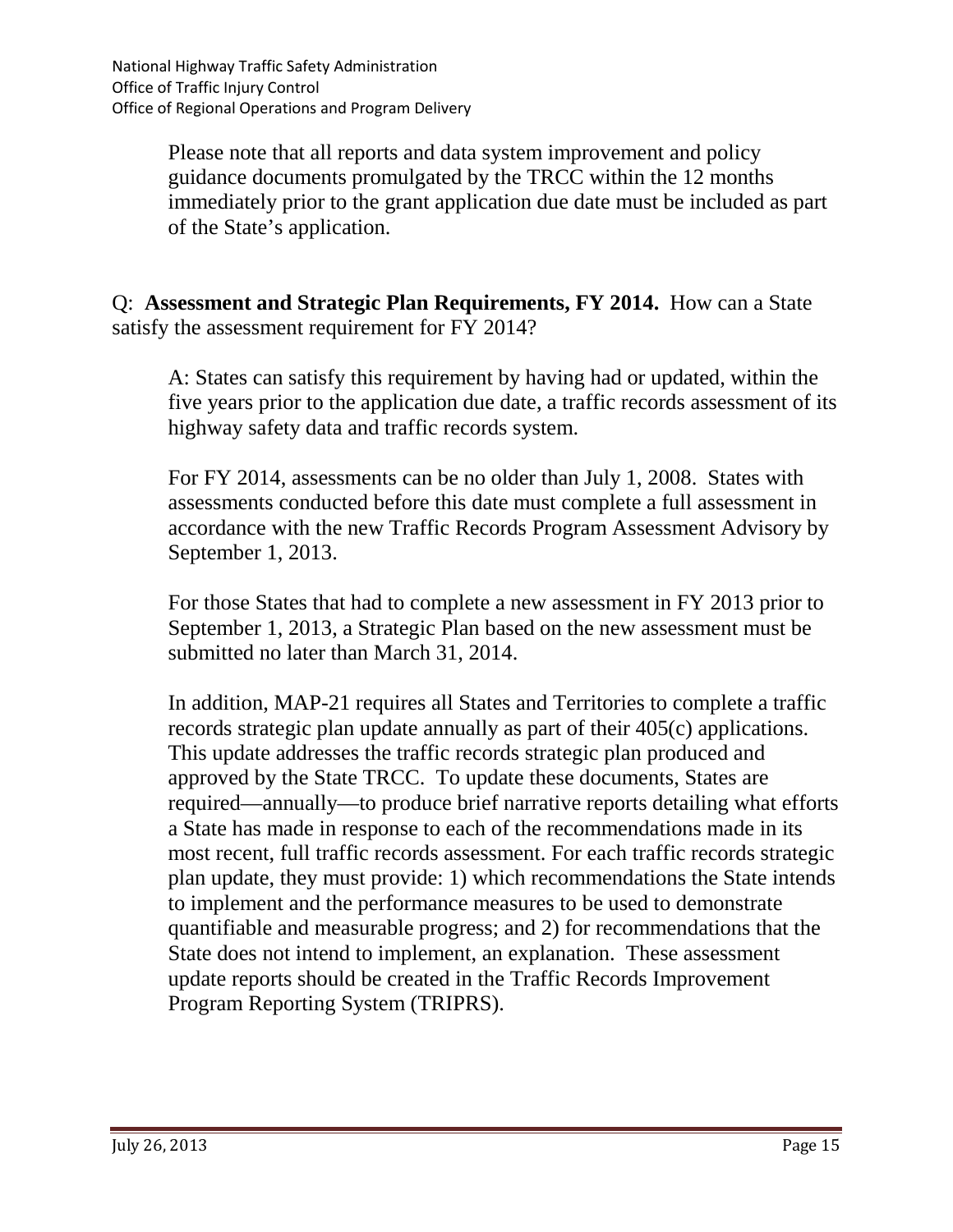Q: **Traffic Records Coordinating Committee (TRCC).** Does the TRCC have to strictly comply with the specific membership criteria? Must it be in statute, or would a governor's mandate be sufficient?

A: The intent is that the functions, defined roles and responsibilities are accounted for in the TRCC. The TRCC must have an establishing document, whether legislative or executive.

Q: **Use of Funds.** Can States use Section 405(c) funds to pay for FARS analysts?

A: Yes, the agency previously determined that statutory language in the Section 408 grant program afforded States flexibility to use funds in this manner. Identical language has been used in the new Section 405(c) grant program and so grant funds may continue to be used for this purpose.

Q: **Document Submission.** Should States be using TRIPRS to submit the required documents for Section 405(c)?

A: States can submit information through TRIPRS for the *four* elements for which the IFR enables the use of the TRIPRS database (RCC Charter or statute mandating a State TRCC; copy of meeting schedule and all reports and other documents promulgated by the TRCC during the 12 months preceding the application due date; a list of the TRCC membership and the organization and function they represent; and the name and title of the State's Traffic Records Coordinator). TRIPRS has the ability to accept Word, PDF, and Excel documents. For those states that do not submit in TRIPRs, a state can attach their state traffic records strategic plan and other required documents to their 405TR application if not already in their FY2014 HSP. If these documents are included in their HSP, a reference to the page numbers is required.

Q: **Performance Measures for Assessment Recommendations.** How detailed must the narrative be when describing performance measures to be used to demonstrate quantifiable and measurable progress for Assessment recommendations the State intends to implement?

A: Progress toward implementing assessment recommendations that do not focus directly on database improvements but rather are management or programmatic milestones (e.g., "establish a TRCC") can and should be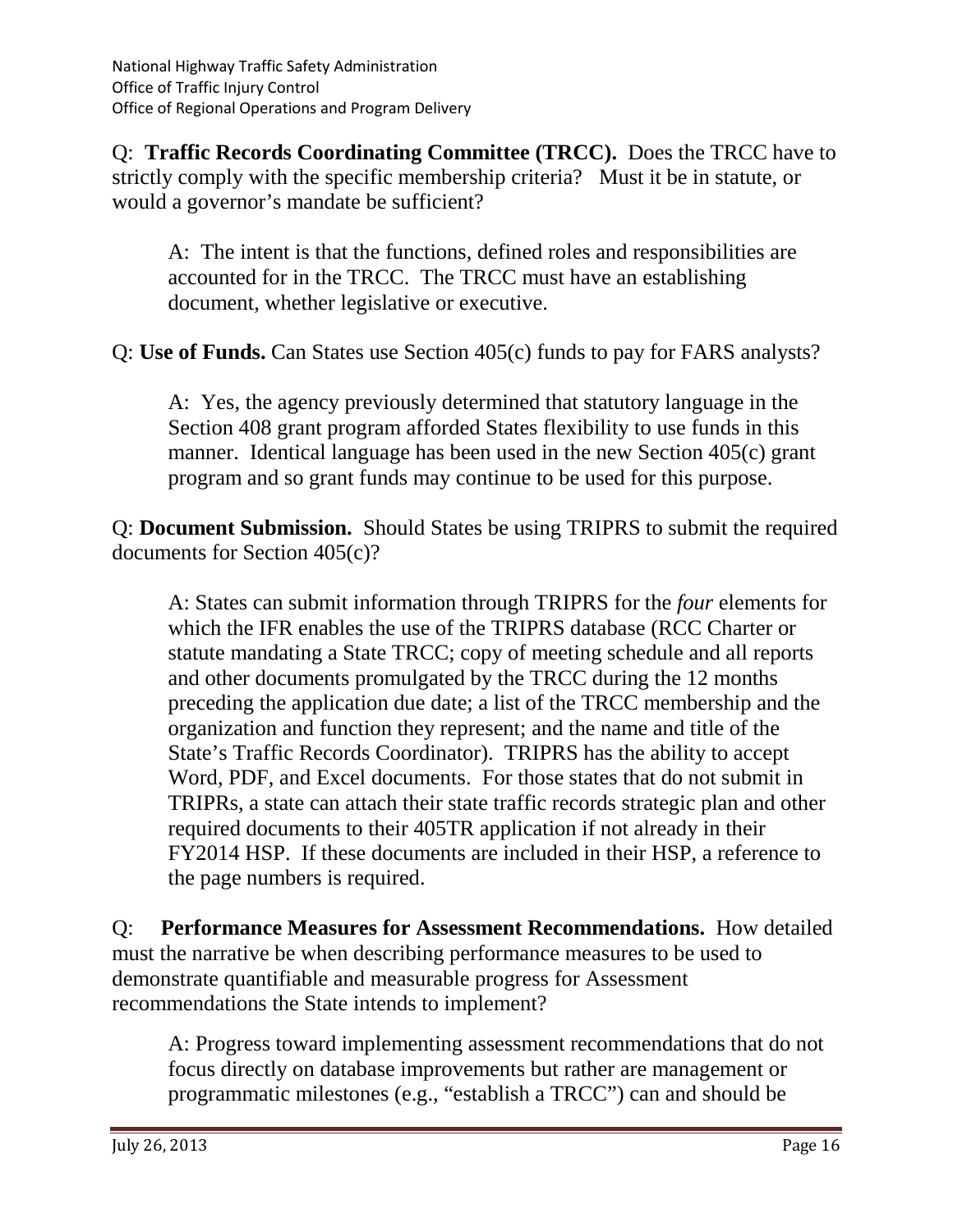measured less formally, typically via a brief report. The State should provide as much detail as possible, including milestones for planned completion. In those cases where an Assessment recommendation concerns the quantitative improvement in one or more of the six data attributes in a core data base, then the States should use appropriate specific traffic records performance measures consistent with the formats found in DOT HS 811 441, *Model Performance Measures for State Traffic Records Systems.* For example, to measure the timeliness of the Citation database, one could use the mean number of days from the issuance of a citation to the date the citation is entered into the statewide citation repository.

*Reference: 23 CFR [Part 1200.22 \(c\) \(3\) \(4\);](http://www.ecfr.gov/cgi-bin/text-idx?c=ecfr&rgn=div5&view=text&node=23:1.0.2.13.1&idno=23#23:1.0.2.13.1.3.1.3) p. 5016*

### **Section 405(d) Impaired Driving and Ignition Interlock**

Q: **Application/Plan Update.** If States submit the FY 2013 application with a certification to provide an impaired driving plan by September 1, what must be updated under the FY 2014 application?

A: In part, the response depends on whether the State is qualifying for a FY 2014 grant as either a mid-range or high-range State. On July 1, 2013, a mid-range State seeking to qualify again as a mid-range State for FY 2014 grants can submit information in its application indicating that its FY 2013 plan will be submitted by September 1, 2013, and that this plan, which was developed no earlier than July 1, 2010, will be used to qualify for a FY 2014 grant as well. A mid-range State should still update its plan periodically to address changes in program or spending priorities. In particular, any request to spend funds on programs based on problem identification must be approved by NHTSA each funding year (for mid- and high- range States).

On July 1, 2013, a high-range State seeking to qualify again as a high-range State for FY 2014 grants can submit information in its application indicating that its FY 2013 plan will be revised and updated and provided to the agency by September 1, 2013 to cover the FY 2014 grant year. The highway safety plan should be modified as necessary when changes occur on an ongoing basis (i.e., incorporation of new assessment findings). The highway safety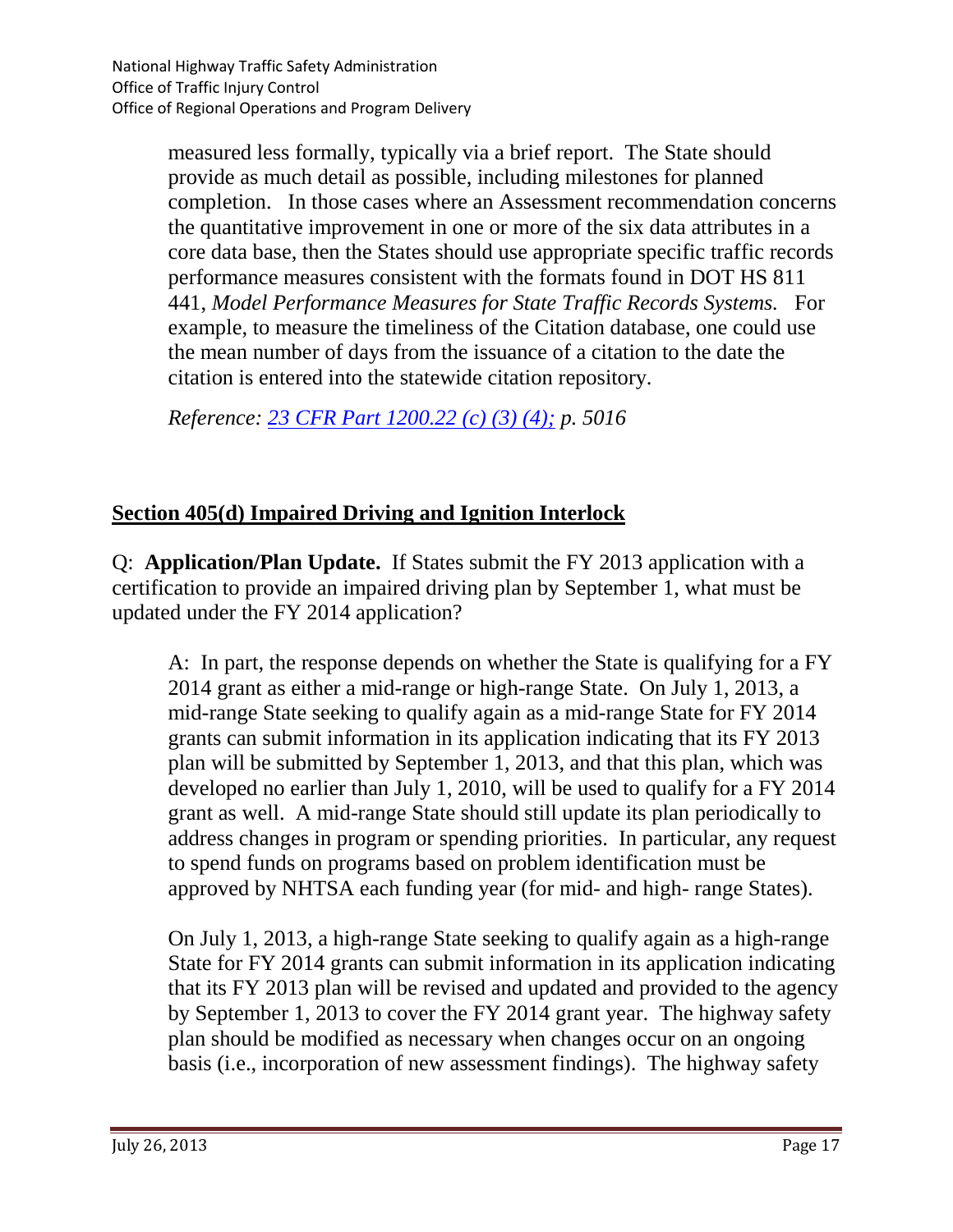plan can and should be modified when new recommendations and initiatives occur.

Reference: *[23 CFR Part 1200.23\(e\)\(1](http://www.ecfr.gov/cgi-bin/text-idx?c=ecfr&rgn=div5&view=text&node=23:1.0.2.13.1&idno=23#23:1.0.2.13.1.3.1.4)*); p.4996

Q: **Assessment/High Range.** If the State agrees to execute an assessment by September 1, will this meet this criterion, even if NHTSA is unable to facilitate an assessment by the deadline?

A: All assessments must be completed by the required deadline. NHTSA's Traffic Injury Control divisions are working with the Regional Offices to accommodate program assessments for FY 2013 and FY 2014 to assist States in meeting Section 405 qualification requirements.

Q: **Use of Section 405 funds for Impaired Driving Assessments.** Can Section 405(d) funds be used to pay for Impaired Driving (ID) Assessments?

A: For formula grant States (identified as low-, mid-, or high-range States), grant funds cannot be used for ID Assessments. For ignition interlock grant States, grant funds can be used for Section 402 activities, which include ID Assessments as an eligible cost.

Q: **Data for Qualification.** Which years of data will be used to determine low, mid and high-range States?

A: Rate determinations will be based on final FARS data from the most recently reported three calendar years for a State, which will be averaged to determine the rate. We anticipate the data will be released in late May or early June, consistent with past years. These determinations will be made by NHTSA to identify States as either low-, mid- or high-range States in accordance with MAP–21 requirements.

*Reference: [23 CFR Part 1200.23](http://www.ecfr.gov/cgi-bin/text-idx?c=ecfr&rgn=div5&view=text&node=23:1.0.2.13.1&idno=23#23:1.0.2.13.1.3.1.4) (d)-(f); p. 4995; 5016-17*

Q: **Territory Eligibility.** Are territories eligible for Impaired Driving Countermeasures grants (Section 405(d)(3))?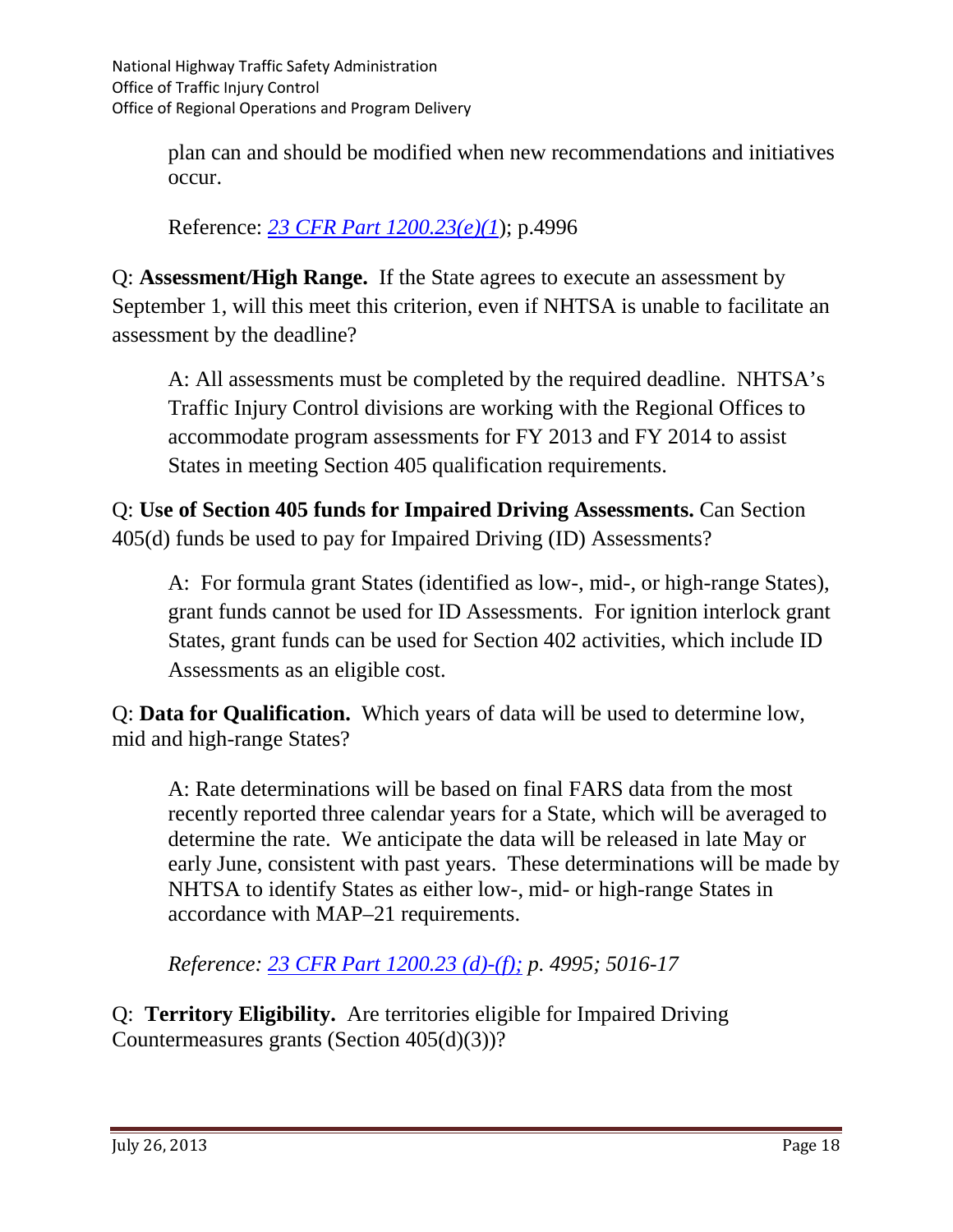A: Territories that do not have final FARS data from the most recently reported 3 calendar years will not be eligible for Impaired Driving Countermeasures grants. MAP-21 requires that such data be used by NHTSA to determine whether a State is eligible to apply for an Impaired Driving Countermeasures grant as a low-range, mid-range or high-range State.

Q: **Approval/Grant Awards.** Are mid-range States eligible for an advance approval process?

A: No, there is no advanced approval process or pre-determination of eligibility and award.

Q: **Use of Funds.** Can Section 405(d) (impaired driving funds) be used to purchase radar equipment, using the justification that speeding is a gateway offense to DWI?

A: No, 23 CFR 1200.23 Impaired Driving Countermeasures grants, (i) Use of Funds, specifies all eligible uses of grant funds. We have made a determination that the purchase of radars is not permissible under the regulation.

*Reference: [23 CFR Part 1200.23\(i\);](http://www.ecfr.gov/cgi-bin/text-idx?c=ecfr&rgn=div5&view=text&node=23:1.0.2.13.1&idno=23#23:1.0.2.13.1.3.1.4) p. 5018*

Q: **Ignition Interlock.** The Ignition Interlock section explains that States need a law that requires all individuals convicted of driving under the influence to only drive vehicles with alcohol ignition interlocks for a period of not less than 30 days. Does this mean that no hard license suspension is required for a first offender as long as they have IID for 30 days under a restricted driving privilege OR at reinstatement?

A: To meet the requirements, all DUI offenders must be restricted to driving only vehicles equipped with an ignition interlock for a period of at least 30 days. The State does not have to require a hard license suspension of these offenders before requiring the use of an ignition interlock. However, just as with Section 164 (repeat DUI offenders), the interlock requirement must occur after any license suspension period has ended (not during the license suspension).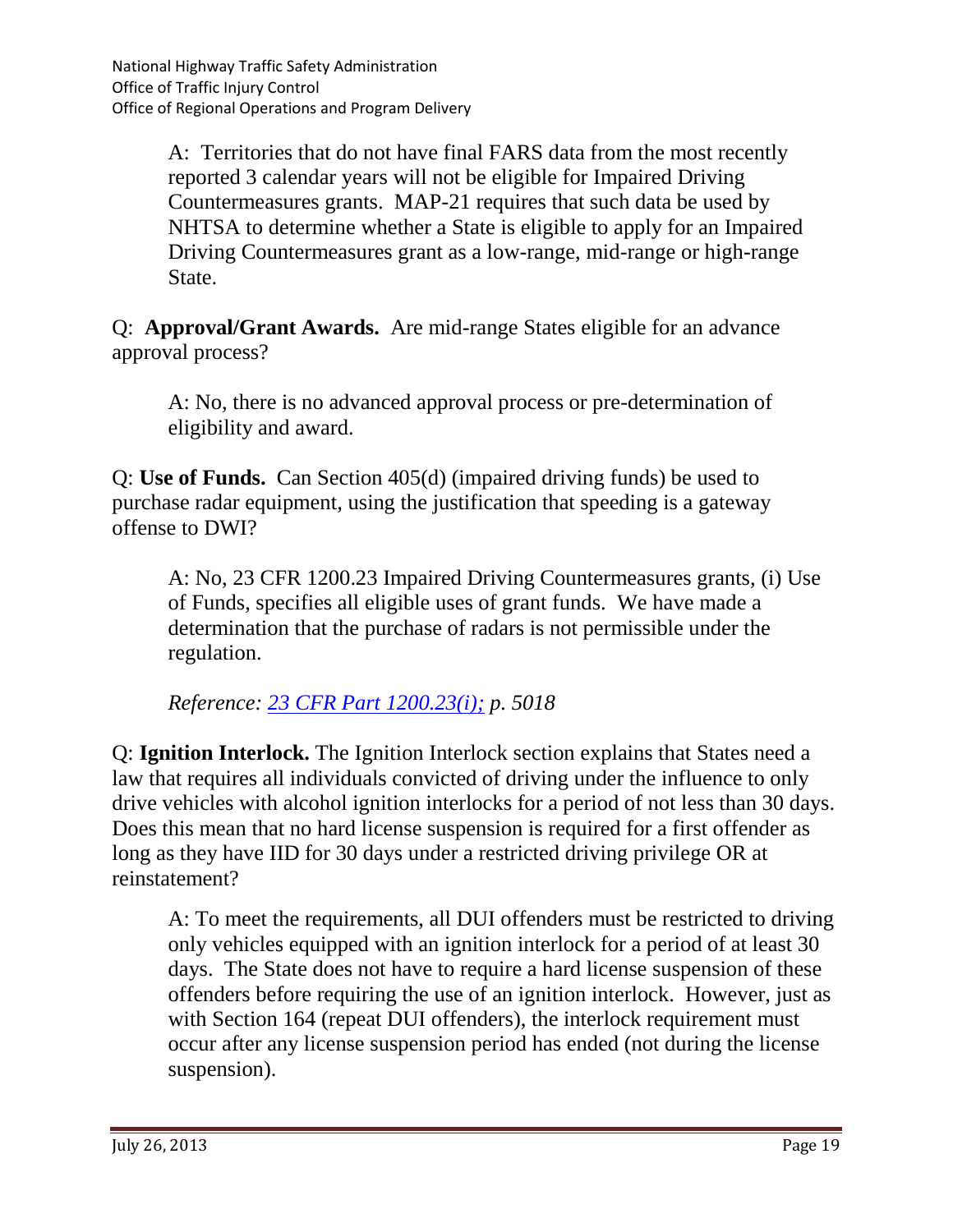We note also that the restriction is a license sanction, not a vehicle sanction, so the State does not have to provide proof that an interlock was installed in a vehicle (or all vehicles, etc.). However, the State cannot grant exemptions that would allow the offender the opportunity to drive vehicles that do not contain interlocks at least for a period of 30 days.

Q: **Use of Funds.** Can you provide more information on how a Mid-range State can use impaired driving funding?

A: 23 CFR 1200.23(i) specifies the authorized uses for grant funds. For mid-range states, States will not need advance approval if funds will be spent on the specified uses in the regulation, except for use on activities based on problem identification.

*Reference: [23 CFR Part 1200.23\(i\);](http://www.ecfr.gov/cgi-bin/text-idx?c=ecfr&rgn=div5&view=text&node=23:1.0.2.13.1&idno=23#23:1.0.2.13.1.3.1.4) p.5018*

#### **Section 405(f) Motorcyclist Safety**

Q: **Data Availability.** Under the criterion "Reduction of Fatalities and Accidents Involving Impaired Motorcyclists", what data shall be used?

A: To demonstrate compliance with this criterion, the State shall submit—(i) State data showing the total number of motor vehicle crashes involving motorcycles in the State for the most recent calendar year for which final State crash data is available, but data no older than two calendar years prior to the application due date and the same type of data for the calendar year immediately prior to that year. States will not need to certify data from FARS.

*Reference: 23 CFR Part [1200.25\(g\),](http://www.ecfr.gov/cgi-bin/text-idx?c=ecfr&rgn=div5&view=text&node=23:1.0.2.13.1&idno=23#23:1.0.2.13.1.3.1.6) p. 5020*

Q: **Use of Funds.** Can funds be used for public information and education on a State's motorcycle helmet law, or other paid media activities?

A: No, generally, funds can be used only for motorcyclist safety training and motorcyclist awareness programs. Specifically, funds may be used for public awareness, public service announcements, and other outreach programs to enhance driver awareness of motorcyclists; such as the "share-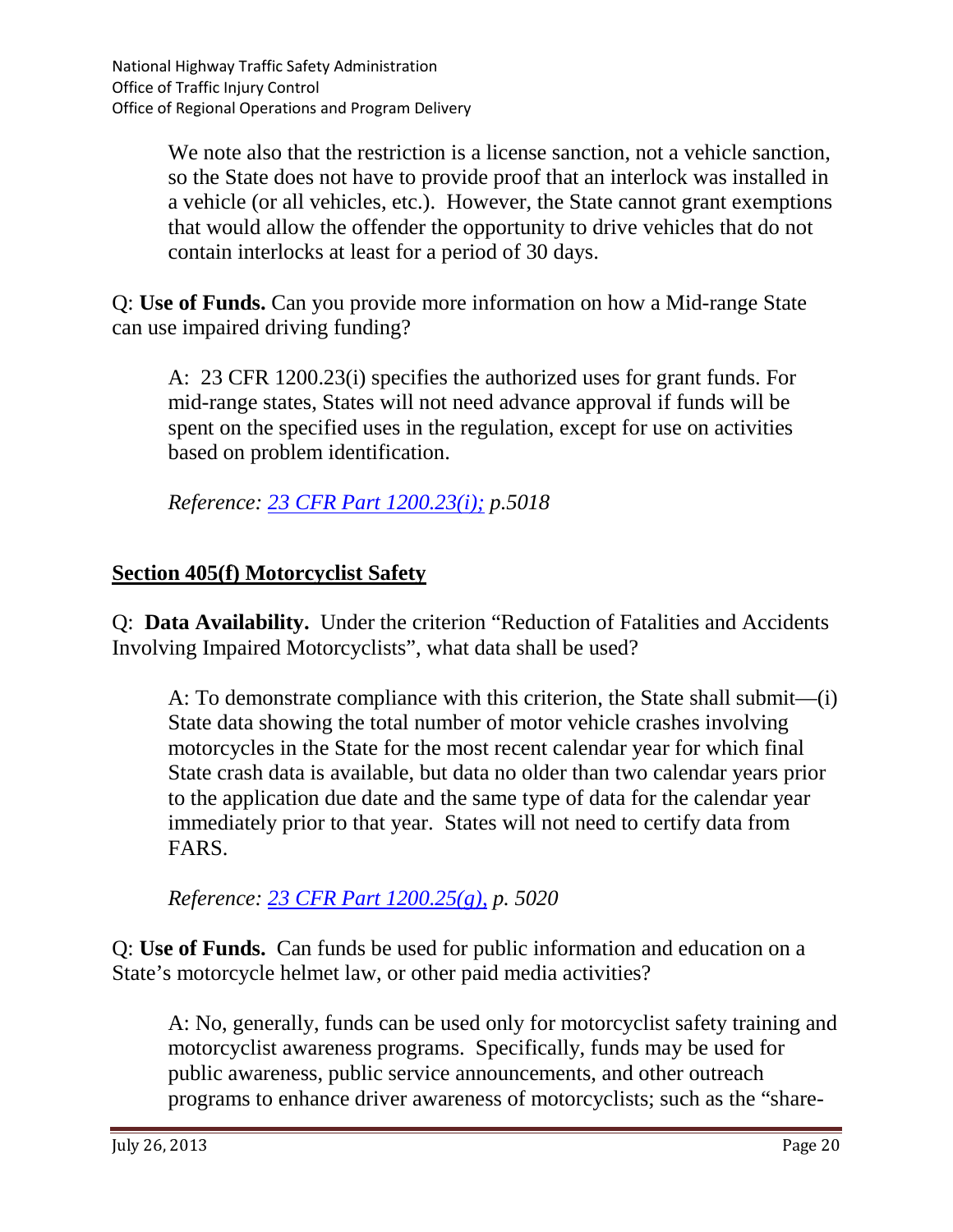the road" safety messages developed using Share-the-Road model language. Resources are available on NHTSA's Web site at<http://www.trafficsafetymarketing.gov/>

*Reference: [23 CFR Part 1200.25\(l\)\(iv.\),](http://www.ecfr.gov/cgi-bin/text-idx?c=ecfr&rgn=div5&view=text&node=23:1.0.2.13.1&idno=23#23:1.0.2.13.1.3.1.6) p.5021*

Q: **Use of Funds.** Can Section 405(f) funds be used to purchase practicing motorcycles as Section 2010 allows?

A: Yes, a State may use grant funds awarded under this section for motorcyclist safety training and motorcyclist awareness programs, including procurement or repair of practice motorcycles.

*Reference: 23 CFR Part [1200.25\(l\)\(2\)\( a\),](http://www.ecfr.gov/cgi-bin/text-idx?c=ecfr&rgn=div5&view=text&node=23:1.0.2.13.1&idno=23#23:1.0.2.13.1.3.1.6) p.5021*

Q: **Use of Funds.** Can the motorcycle funds be utilized to help develop data systems to collect, maintain and analyze riders who took a rider course?

A: Yes, a State may use grant funds awarded under this section for motorcyclist safety training and motorcyclist awareness programs, improvements to motorcyclist safety training curricula; and improvements in program delivery of motorcycle training to both urban and rural areas.

*Reference: [23 CFR Part 1200.25\(l\)\(1\)\(i\),](http://www.ecfr.gov/cgi-bin/text-idx?c=ecfr&rgn=div5&view=text&node=23:1.0.2.13.1&idno=23#23:1.0.2.13.1.3.1.6) p.5021*

## **Section 405(g) Graduated Licensing**

Q: **State Graduated Driver Licensing Incentive Grant.** Is the aim of this regulation to require the 6-month permit and the 6-month restricted/intermediate license time periods for drivers up to 21, or are they able to apply for a regular license when they turn 18, thus avoiding the 6-month requirement?

A: Under the Section 405 regulation, all novice drivers younger than 21 years of age must enter a GDL program that begins with a learner's permit stage meeting certain specified requirements.  $\S 1200.26(c)(2)(i)(A)$ . Two of those requirements are that the learner's permit stage "be in effect for a period of at least six months" and that it "may not expire until the driver reaches at least 16 years of age."  $\S$  1200.26(c)(2)(i)(C).